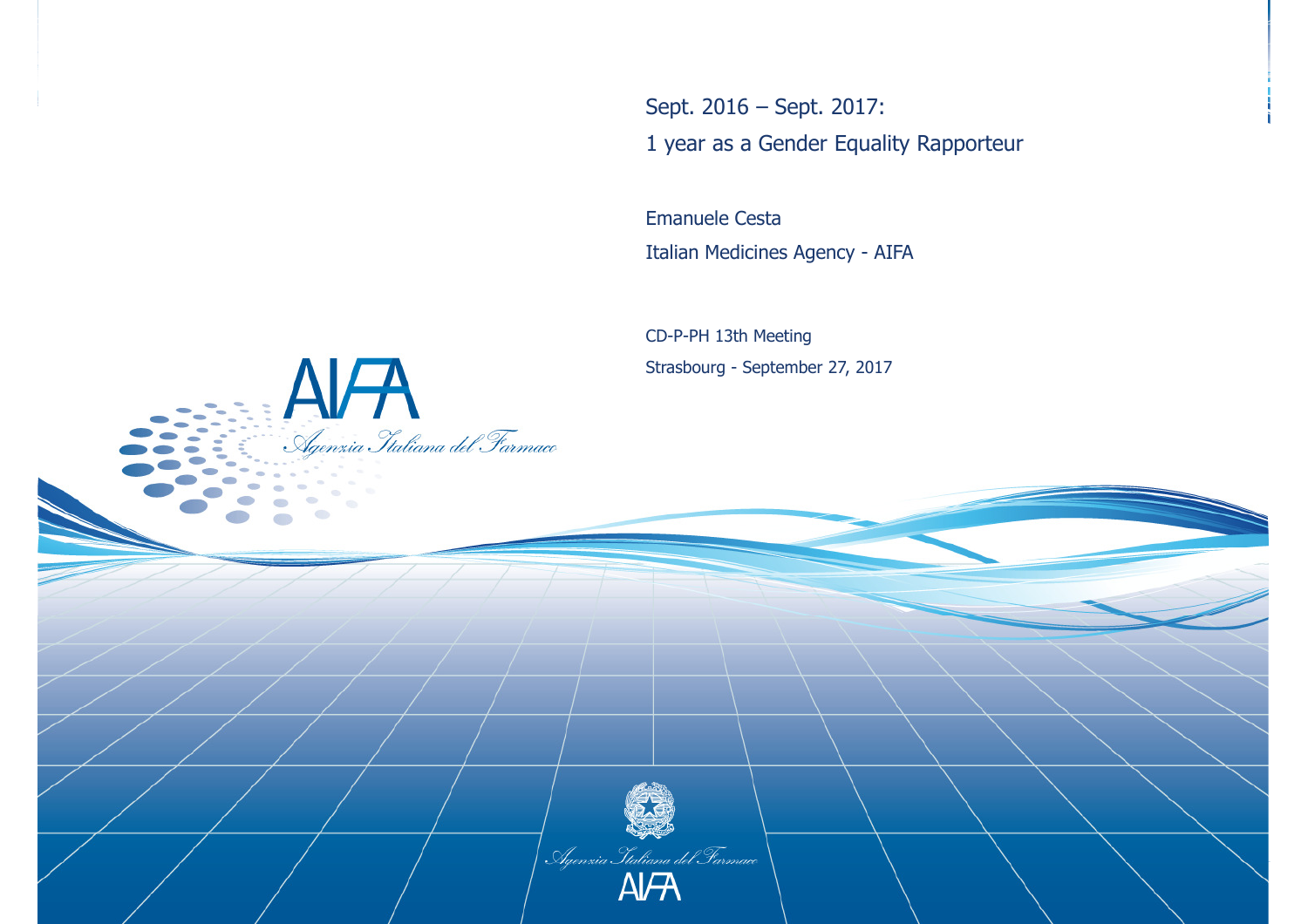# Public Declaration of transparency/interests\*

The view and opinions expressed are those of the individual presenter and should not be attributed to AIFA

| Interests in pharmaceutical industry                                                       | <b>NO</b>    | Current | From 0 to 3<br>previous years | Over 3 preavious years |
|--------------------------------------------------------------------------------------------|--------------|---------|-------------------------------|------------------------|
| <b>DIRECT INTERESTS:</b>                                                                   |              |         |                               |                        |
| 1.1 Employment with a company: pharmaceutical<br>company in an executive role              | $\checkmark$ | $\Box$  | $\blacksquare$                | $\Box$ mandatory       |
| 1.2 Employment with a company: in a lead role in the<br>development of a medicinal product |              | $\Box$  | $\blacksquare$                | $\Box$ mandatory       |
| 1.3 Employment with a company: other activities                                            | $\checkmark$ | $\Box$  | u                             | $\Box$ optional        |
| 2. Consultancy for a company                                                               | $\checkmark$ | $\Box$  | <u>e d</u>                    | $\Box$ optional        |
| 3. Strategic advisory role for a company                                                   | ✓            | $\Box$  |                               | $\Box$ optional        |
| 4. Financial interests                                                                     | ✓            | $\Box$  |                               | $\Box$ optional        |
| 5. Ownership of a patent                                                                   | $\checkmark$ | $\Box$  | $\Box$                        | $\Box$ optional        |
| <b>INDIRECT INTERESTS:</b>                                                                 |              |         |                               |                        |
| 6. Principal investigator                                                                  | $\checkmark$ | $\Box$  | $\Box$                        | $\Box$ optional        |
| 7. Investigator                                                                            | ✓            | $\Box$  | I.                            | $\Box$ optional        |
| 8. Grant or other funding                                                                  | $\checkmark$ | $\Box$  | $\blacksquare$                | $\Box$ optional        |
| 9. Family members interests                                                                | ✓            | H       |                               | $\Box$ optional        |

\*Emanuele Cesta, in accordance with the Conflict of Interest Regulations approved by AIFA Board of Directors (25.03.2015) and published on the Official Journal of 15.05.2015 according to EMA policy /626261/2014 on the handling of the conflicts of interest for scientific committee members and experts.



N.B. I am not receiving any compensation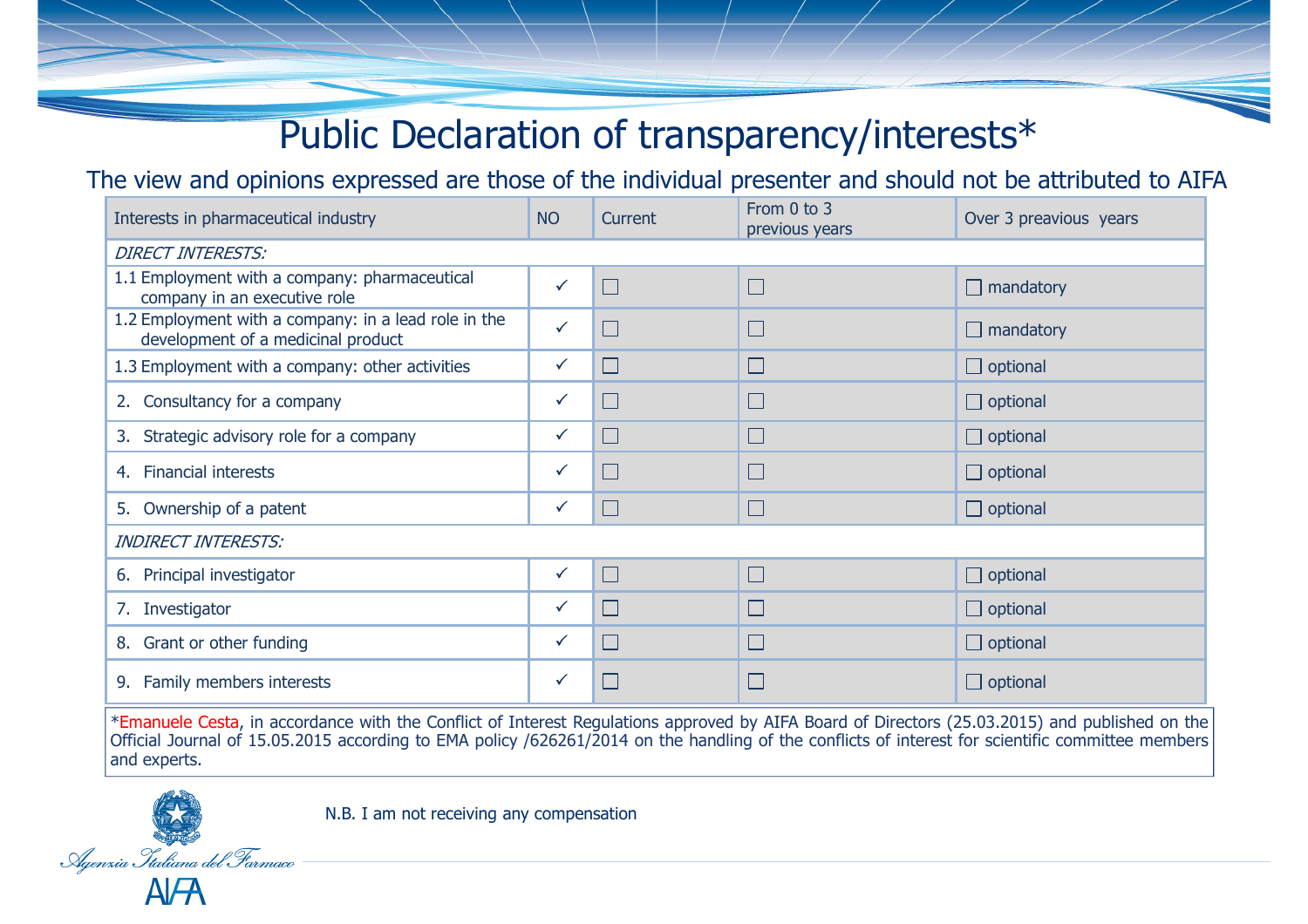

# GENDER EQUALITY

The Council of Europe Committee of Ministers Recommendation (2007)17 on gender equality standards and mechanisms , establishes:

"1. Gender equality as principle of human rights and women's human rights as an inalienable, integral and indivisible part of universal human rights. Gender equality is defined as <sup>a</sup> requirement for the achievement of social justice and <sup>a</sup> sine qua non of democracy.

2. Acceptance of these principles implies not only the elimination of all forms of discrimination, legal or otherwise, on the basis of sex, but also the fulfilment of <sup>a</sup> number of other requirements that must be seen as qualitative indicators of political will to achieve substantive gender equality or de facto equality".

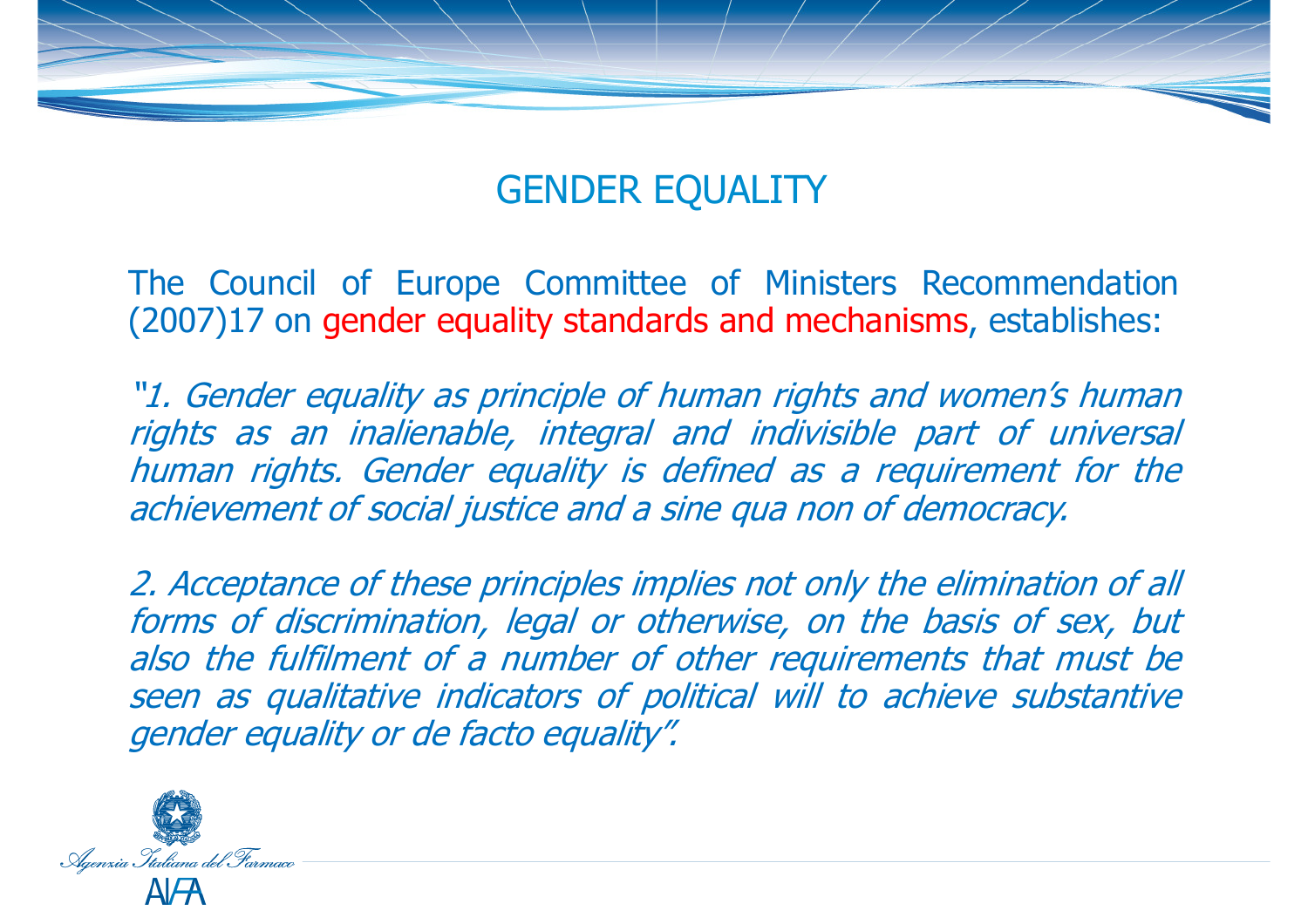

# Gender Equality Rapporteurs

The role of GERs is essential in ensuring that everyone understands the gender mainstreaming strategy in the same way and in providing the impetus needed for its appropriate and effective application.

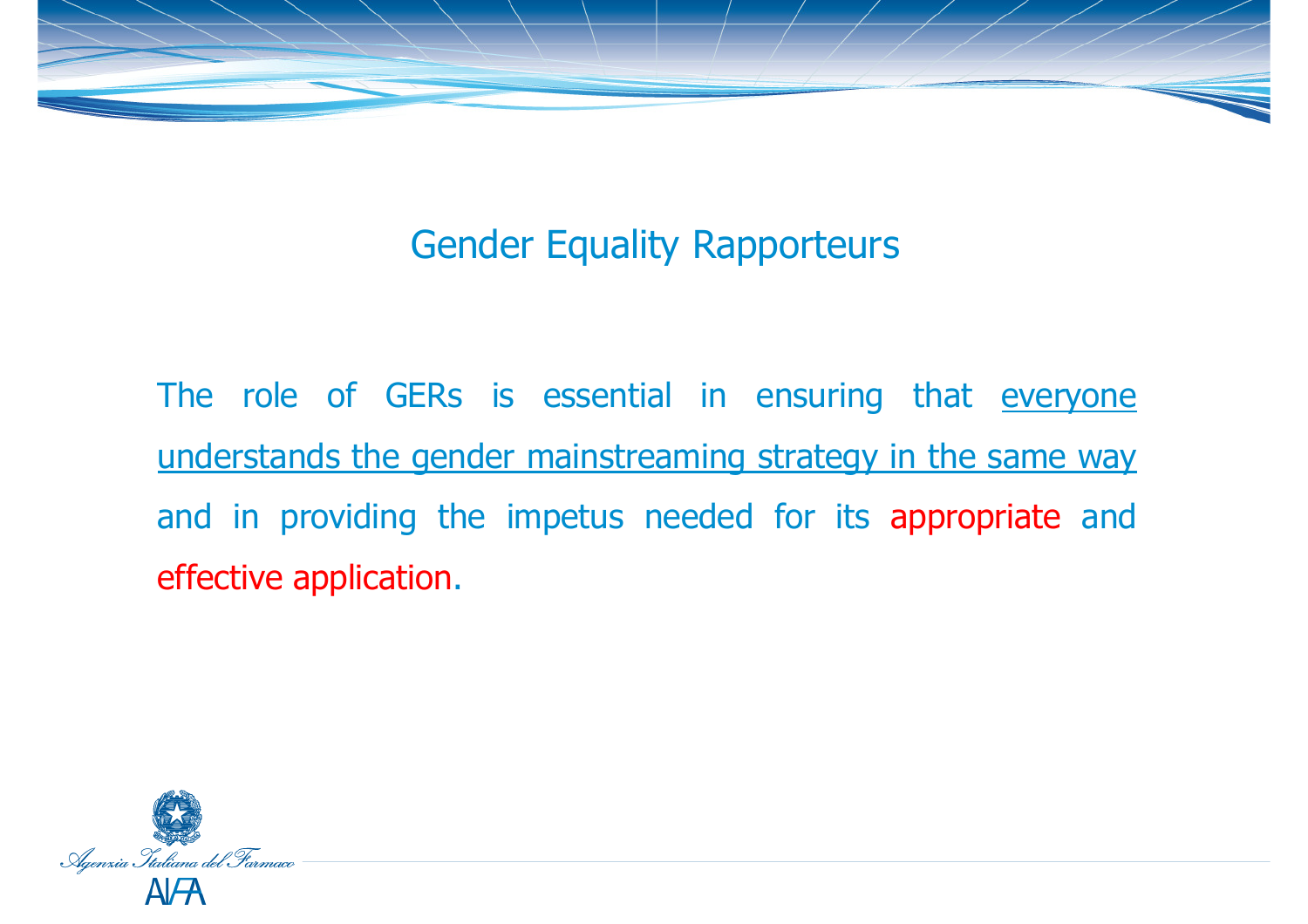### Gender Equality Rapporteurs

Most, if not all, Council of Europe committees and monitoring mechanisms can contribute to gender equality in member states by ensuring that their activities integrate <sup>a</sup> gender perspective […] taking account of the likely impact of <sup>a</sup> proposed activity on both women and men.

GERs should ensure that a gender perspective is properly integrated<br>during the programming process of their respective committees (i.e. during the programming process of their respective committees (i.e. the process of identifying priorities, preparing activity proposals, setting up and implementing the activities, and evaluating the results).

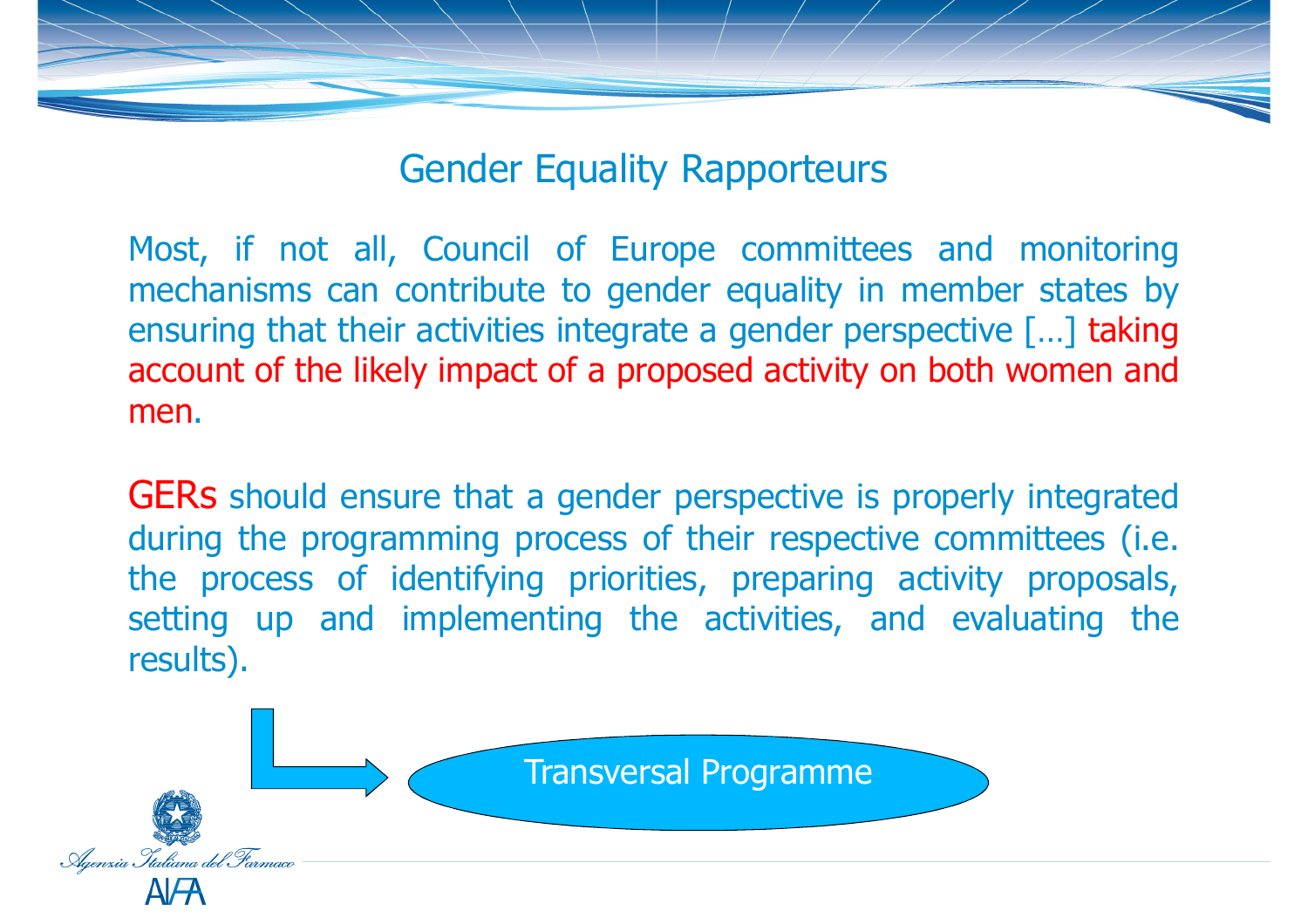| TEST YOUR KNOWLEDGE ON MAINSTREAMING A GENDER EQUALITY PERSPECTIVE                      | correct      | incorrect    |
|-----------------------------------------------------------------------------------------|--------------|--------------|
| 1. Women represent 40% of members of parliaments in Europe.                             |              | X            |
| 2. Women and men have equal access to resources.                                        |              | $\mathsf{X}$ |
| 3. Public policies are neutral; they affect everybody - women and men, girls and boys - |              | $\mathsf{X}$ |
| in the same way.                                                                        |              |              |
| 4. Gender roles are socially constructed; they change over time and differ between and  | X            |              |
| within cultures                                                                         |              |              |
| 5. Gender-mainstreaming requires the equal participation of women and men in all        | $\sf X$      |              |
| programmes and activities.                                                              |              |              |
| 6. Mainstreaming a gender equality perspective entails new duties and practices for     | X            |              |
| ministries and civil servants.                                                          |              |              |
| 7. Gender mainstreaming should replace specific policies for the advancement of         | $\mathsf{X}$ |              |
| women and positive actions.                                                             |              |              |
| 8. All ministries have duties in relation to the integration of a gender equality       |              | X.           |
| perspective.                                                                            |              |              |
| 9. Data and statistics on people, in general, should be broken down by sex only if sex- |              | $\mathsf{X}$ |
| disaggregated information is readily available                                          |              |              |

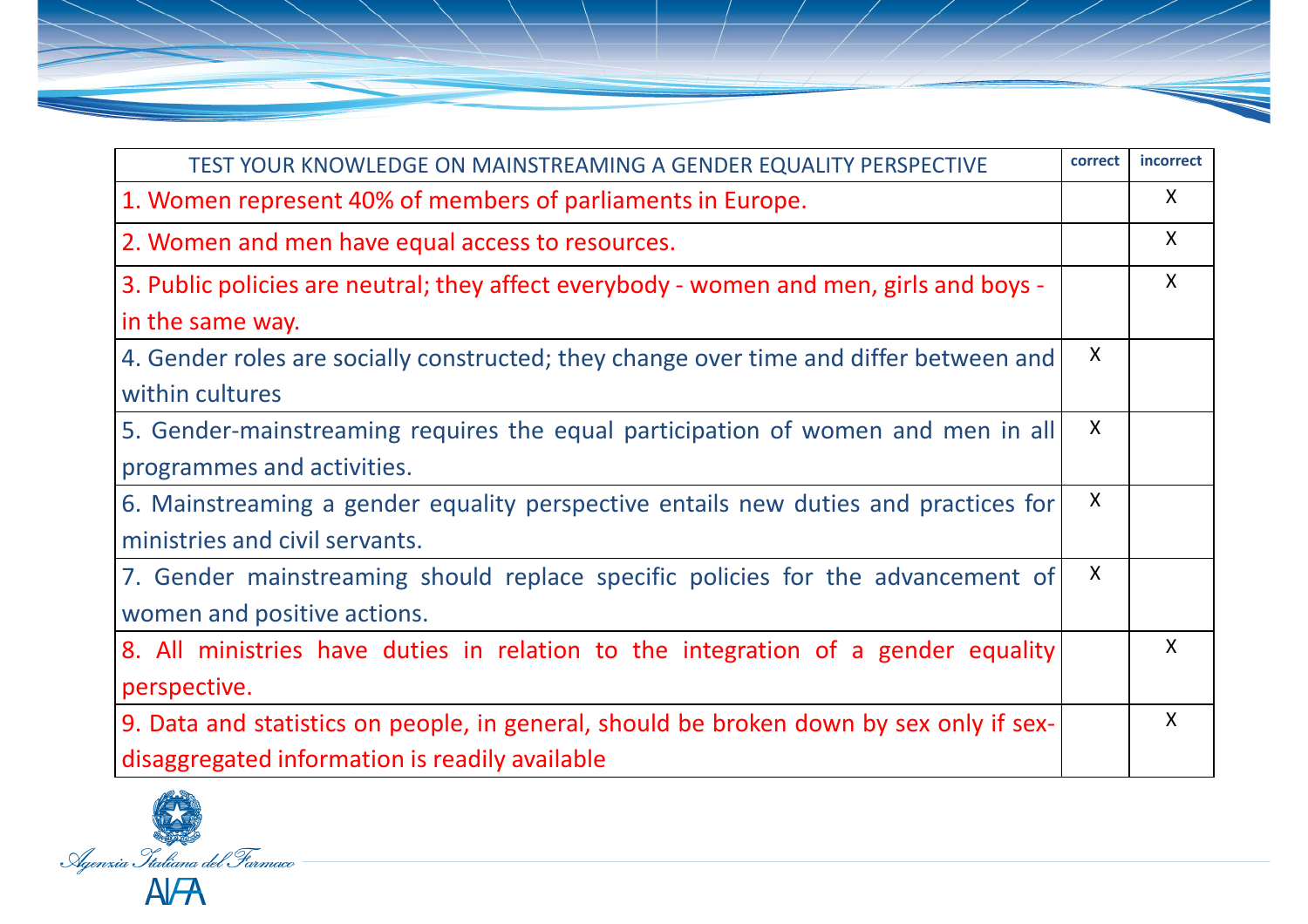

### Gender Inequality

Gender inequality is not about biological differences but about the unequal position of women and men in society.

It is about structural, material, social and cultural differences between women and men in all areas of life, including decision making, paid and unpaid work, income, property, education, health, norms, habits, culture or roles attributed to women and men in society.

> These differences are disproportionately to the detriment of women.

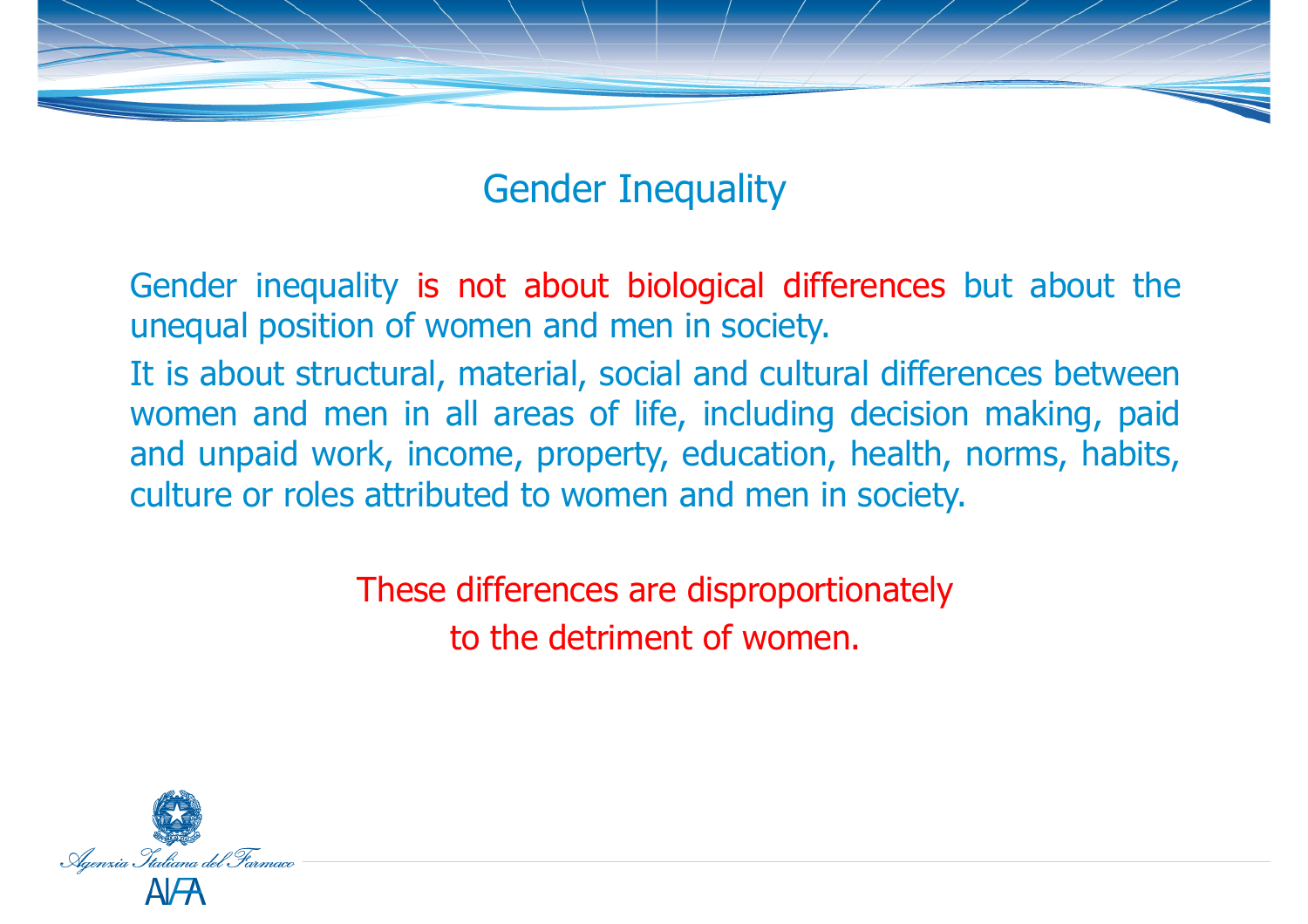

# Gender Equality



# Equal Opportunities???

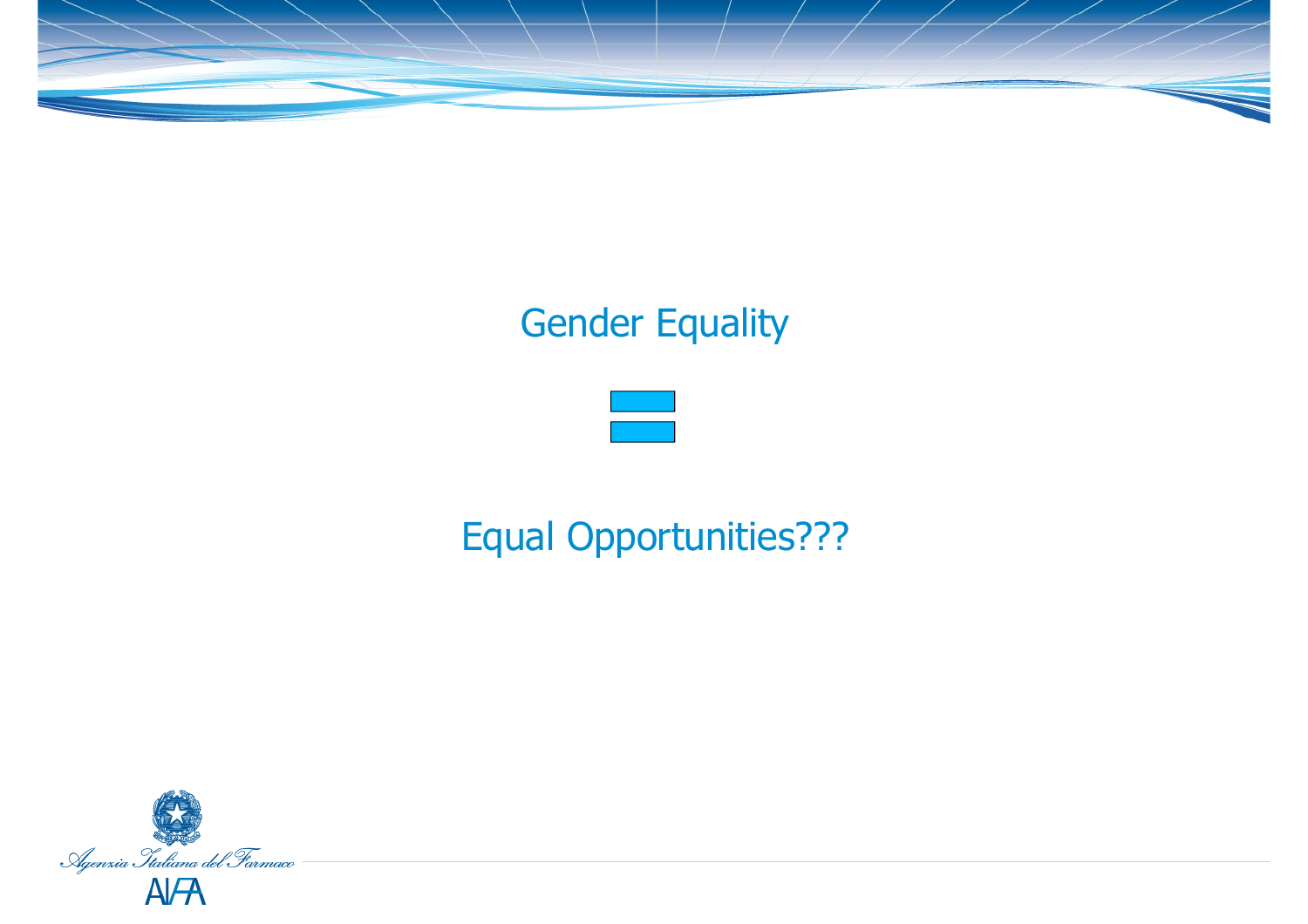

Gender Equality/Inequality

For the Council of Europe, Gender Equality means:

"an equal visibility, empowerment and participation of both sexes in all spheres of public and private life. Gender equality is the opposite of<br>gender inequality, not of gender difference, and aims to promote the gender inequality, <u>not of gender difference</u>, and aims to promote the<br>full participation of women and men in society. full participation of women and men in society.

Gender equality includes the right to be different, in relation to:

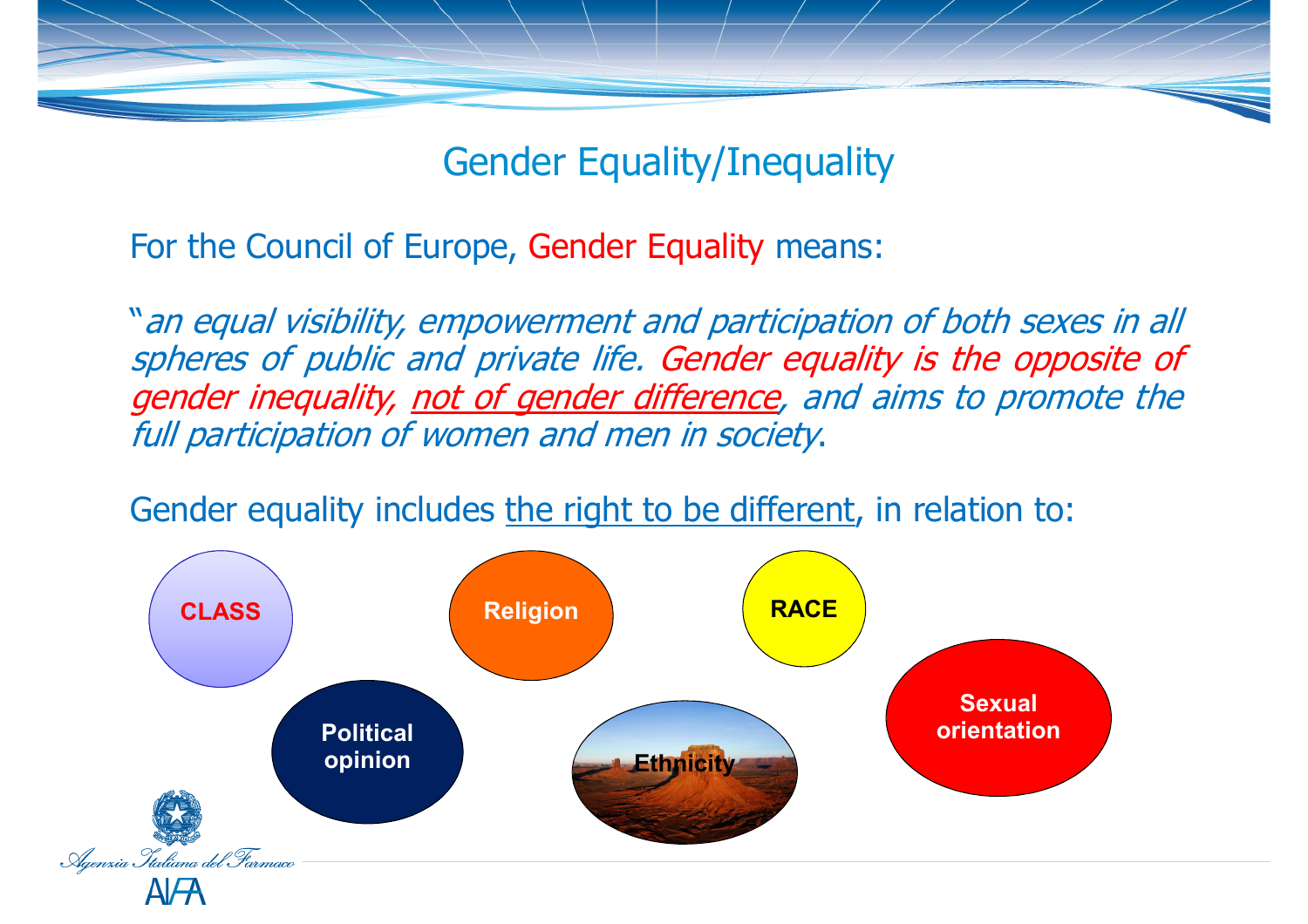

The right to be different:

#### NOT "THE SAME FOR EVERYONE" BUT "TO EACH HIS OWN"





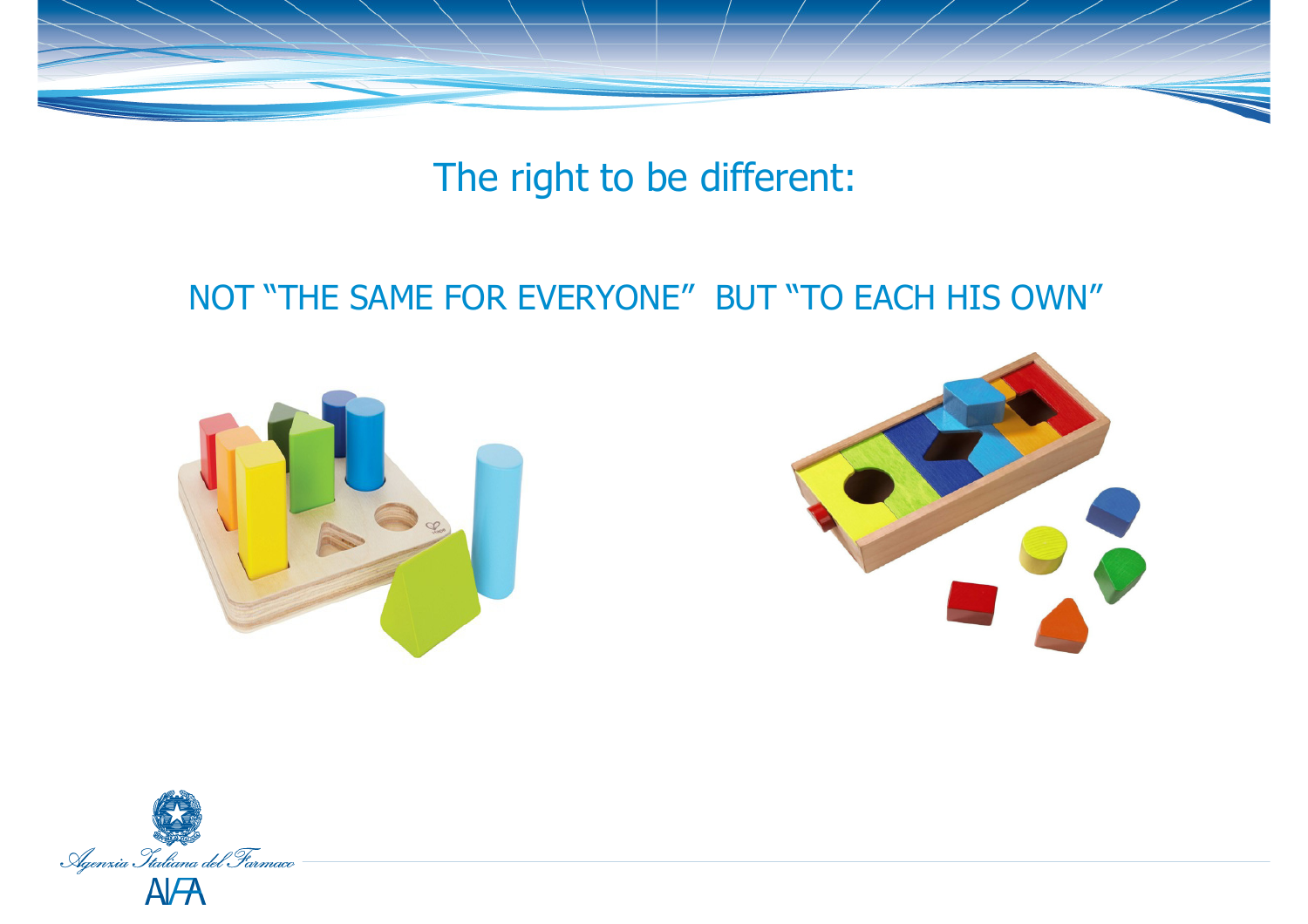



In pharmaceutical care, gender differences should not be canceled or fictitiously ignored in tribute to a misunderstood sense of protection: the so called

**DISCRIMINATION** 

BY GOOD INTENTION

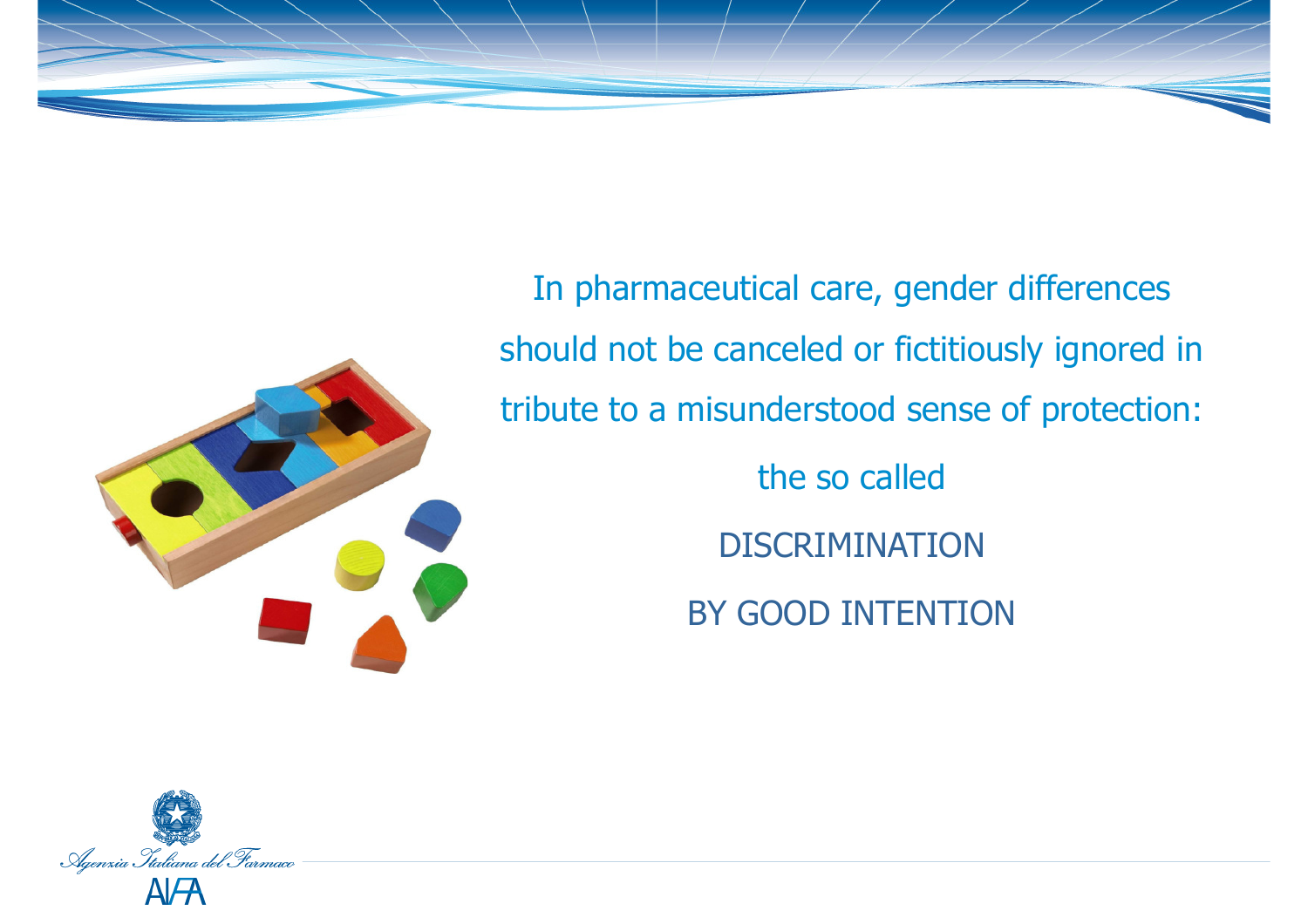#### Discussions and reflections emerged during the year

The memorandum on electronic leaflets drafted by the Council of Nordic Ministers - Electronic leaflets accommodate the needs of <u>refugees in particular women and children</u>

1 - With respect to Pharmaceutical Care:

Electronic leaflets accommodate the needs of refugees in particular<br>women and children who must women and children who must<br>have access to correct information have access to correct information<br>about medicines in a language they about medicines in <sup>a</sup> language they can understand (Memorandum on electronic leaflets drafted by the Council of Nordic Ministers)

Pregnancy turns into <sup>a</sup> pre-pathologic condition in all countries, such as India, where «women die from poor maternal health care» or whenever it implies a therapeutic choice between the mother or the fetus's health .

**who must have access to correct information about m**

The subject of how women and men follow instructions arose <sup>a</sup> discussion about e-leaflets. Following training at the Council of Europe on gender equality and gender mainstreaming, Mr. Magnusson expressed his concern at how little gender issues actually come up.

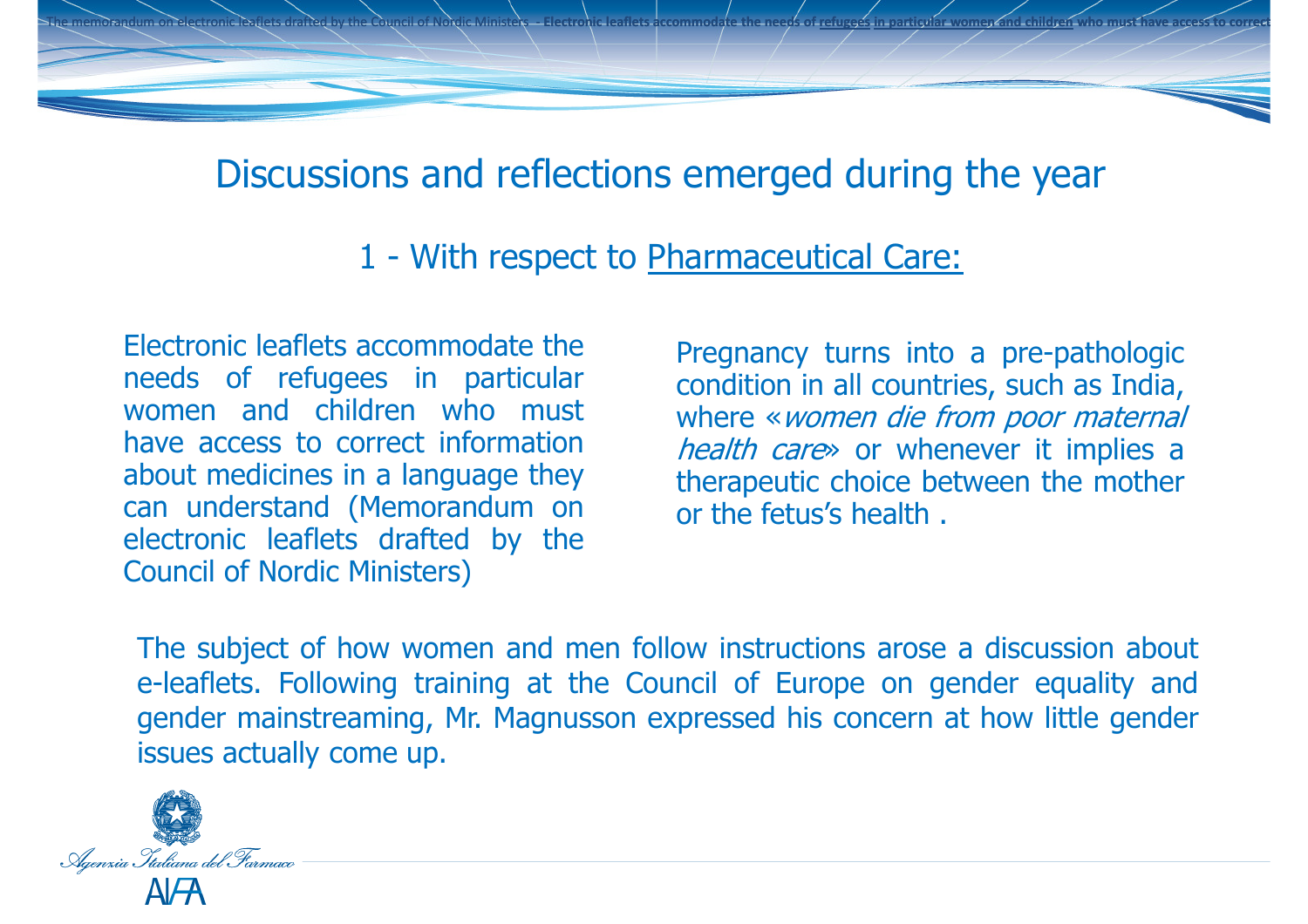Discussions and reflections emerged during the year

**who must have access to correct information about m**

The memorandum on electronic leaflets drafted by the Council of Nordic Ministers - Electronic leaflets accommodate the needs of <u>refugees in particular women and children</u>

2 - With respect to Pharmaceutical Care Indicators:

Do the current Pharmaceutical Care Indicators duly consider women's exposure to risks in daily life as well as in clinical practice?

#1 - As the pharmacies represent the first presidium people turn to in<br>case of health problems, pharmacists and hospital healthcare case of health problems, pharmacists and hospital healthcare professionals should ensure adequate consultancy and assistance to female patients.

#2 - As the repartition and allocation of pharmacies on the territory is not uniform, women living in rural and country areas face difficulties<br>in reaching pharmacies or hospitals, especially if old aged, physically in reaching pharmacies or hospitals, especially if old aged, physically disabled, with no family support or unable to drive.

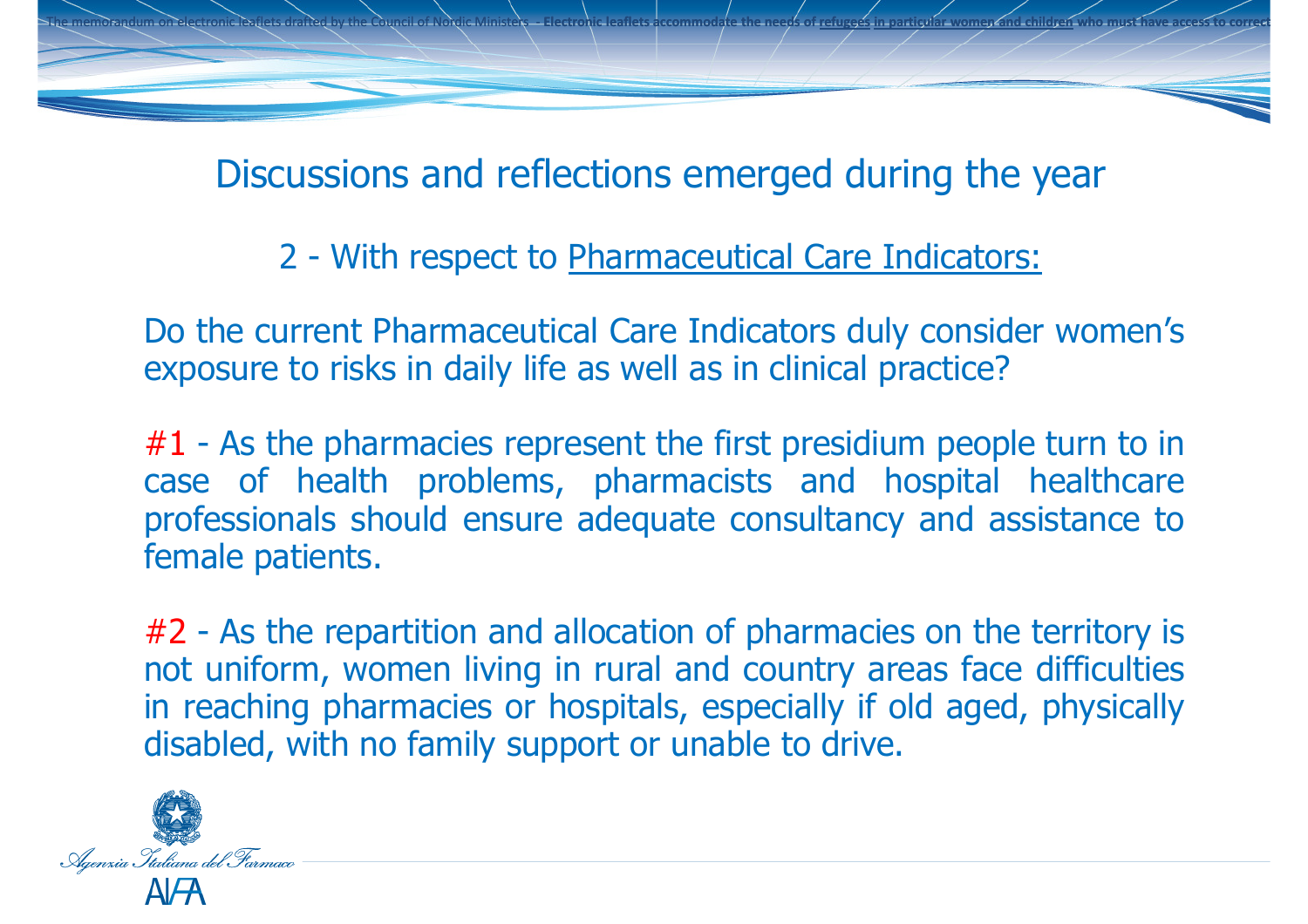Discussions and reflections emerged during the year

3 – with respect to risks posed by Falsified medicines

Among the <sup>9</sup> main risks that women face when buying fake drugs online, some health damages are peculiar to the female gender (disfiguration, uterine infection, breast cancer and post-partum hemorrhage), whilst the serious consequences arisen by malaria are "particularly deadly for pregnant mothers and their unborn children".

Though it is difficult to customize a "fake drug purchaser", women are more likely to turn to the illegal online market, being generally poorer, more vulnerable and exposed to violence, physical/psychological stress and social diseases.

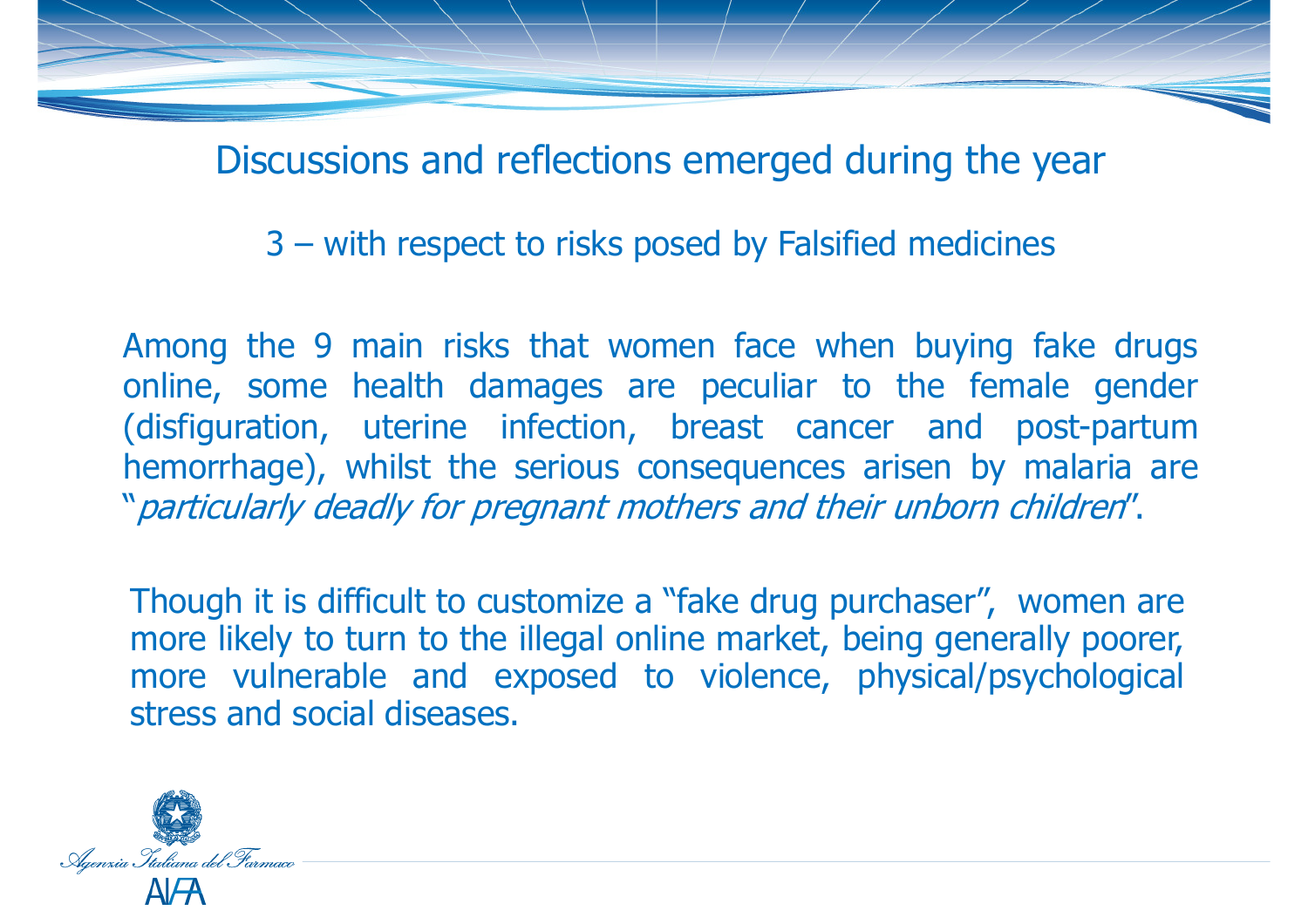

#### Gender blindness

- $\checkmark$  Under-representation of women  $\checkmark$  Scarce analysis of gender in pharmacological trials in pharmacological trials
- **∕ Failed initial trials put at risk**<br>melecules which may be usefu molecules which may be useful for the female gender
- Dose finding based on male individuals
- pharmacokinetic and pharmacodynamics differences
- $\checkmark$  Scarce investigation on the gender differences in efficacy and toxicity
- $\checkmark$  Scarce investigation on the influence of hormonal fluctuation and of the phase of the reproductive cycle

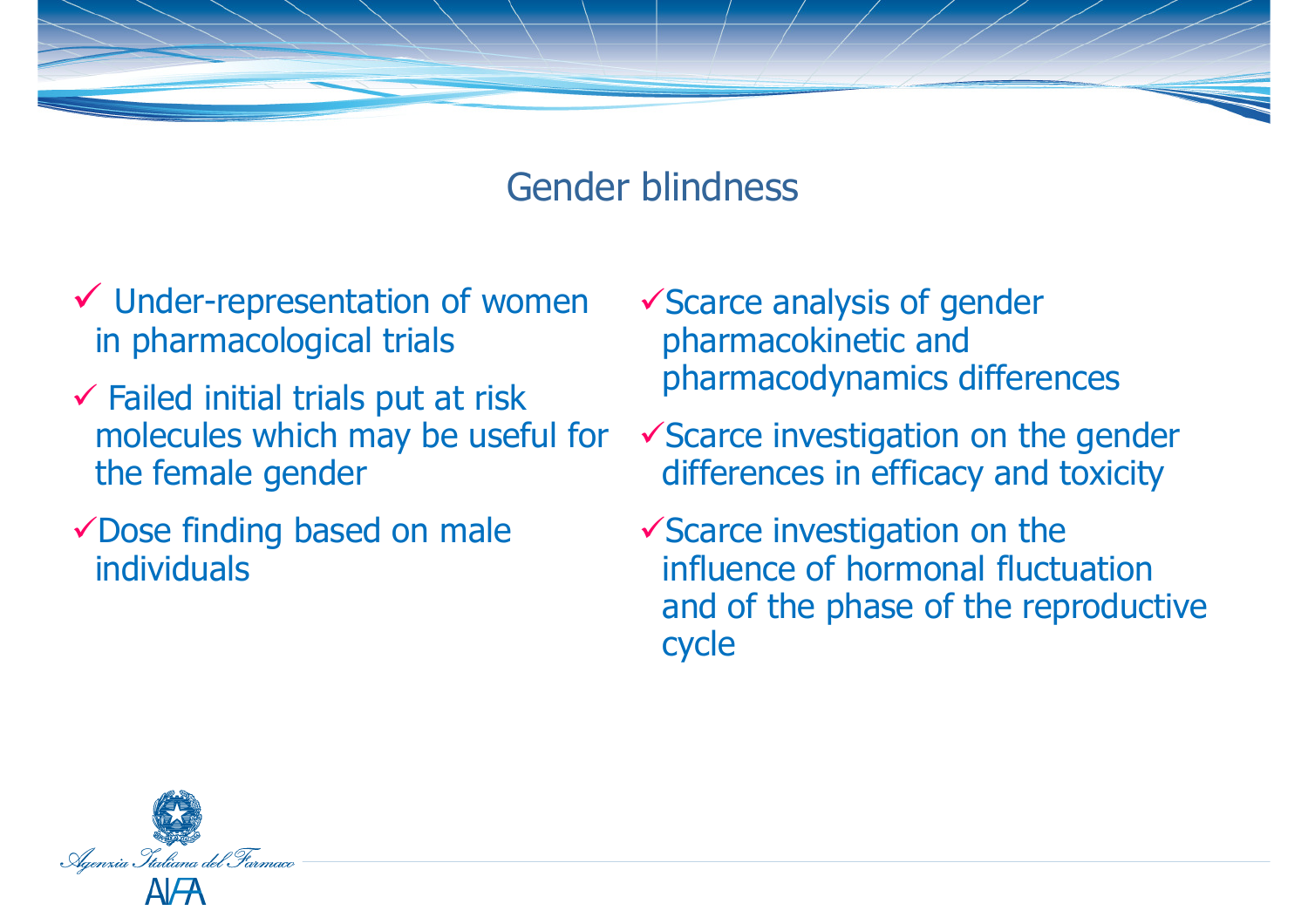Gender medicine lies on the investigation on biological and socio-cultural differences and similarities and the Promotion of <sup>a</sup> research aimed at improving health and healthcare systems including not only gender but also the sexual orienteering, age, social-economic status, ethnicity, disabilities.

Gender pharmacology underlines and defines possible differences in drug efficacy and safety with respect to gender, including differences deriving from the complexity of women reproductive cycle.

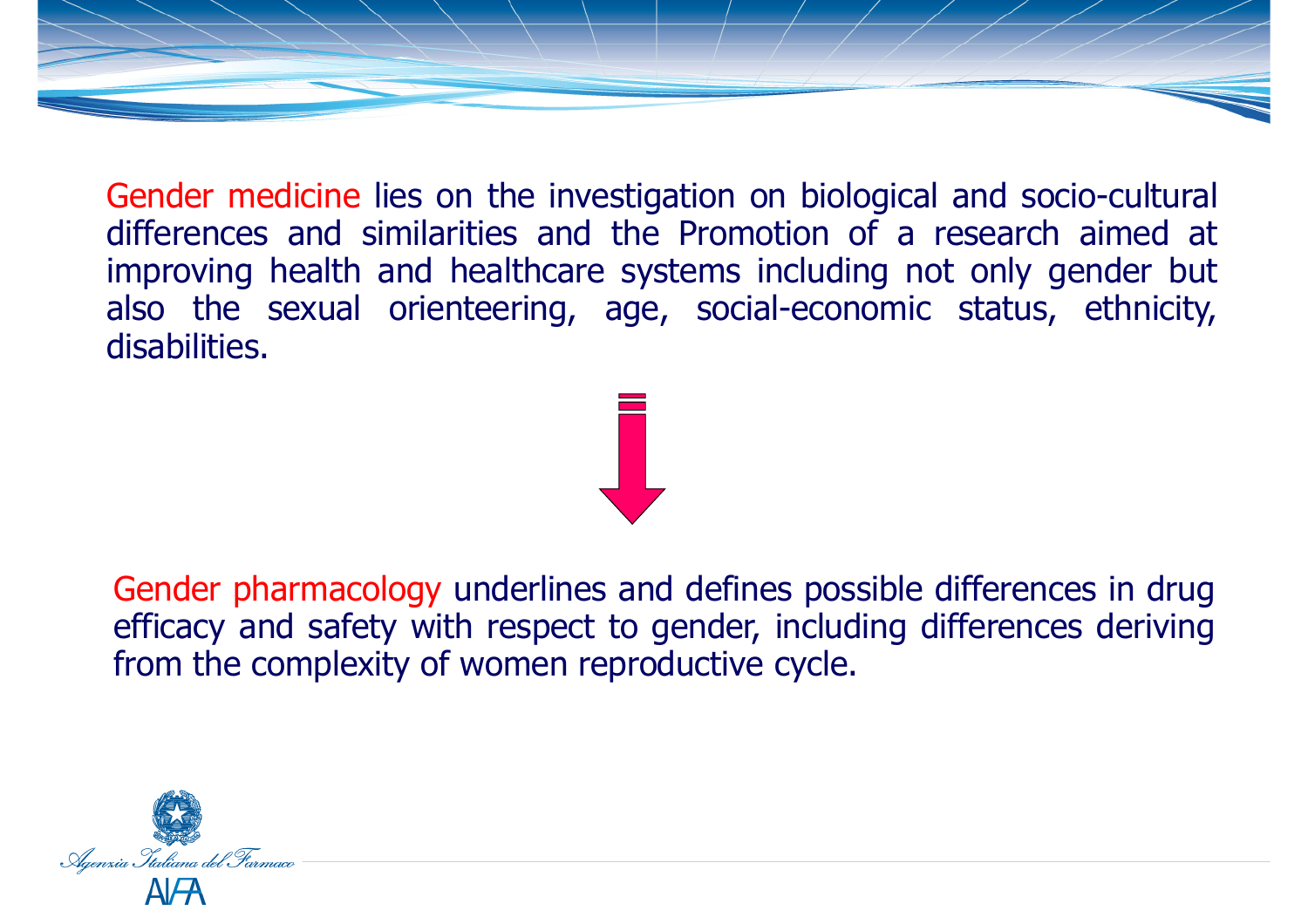

## The "woman paradox"

- $\sqrt{2}$ Women have a longer longevity than men
- $\checkmark$  Women report and suffer from <sup>a</sup> higher number of pathologies, disabilities and days of hospitalization
- $\checkmark$ Men in old age look sturdier and stronger, but die more and earlier
- $\checkmark$ Women live longer but in worse conditions

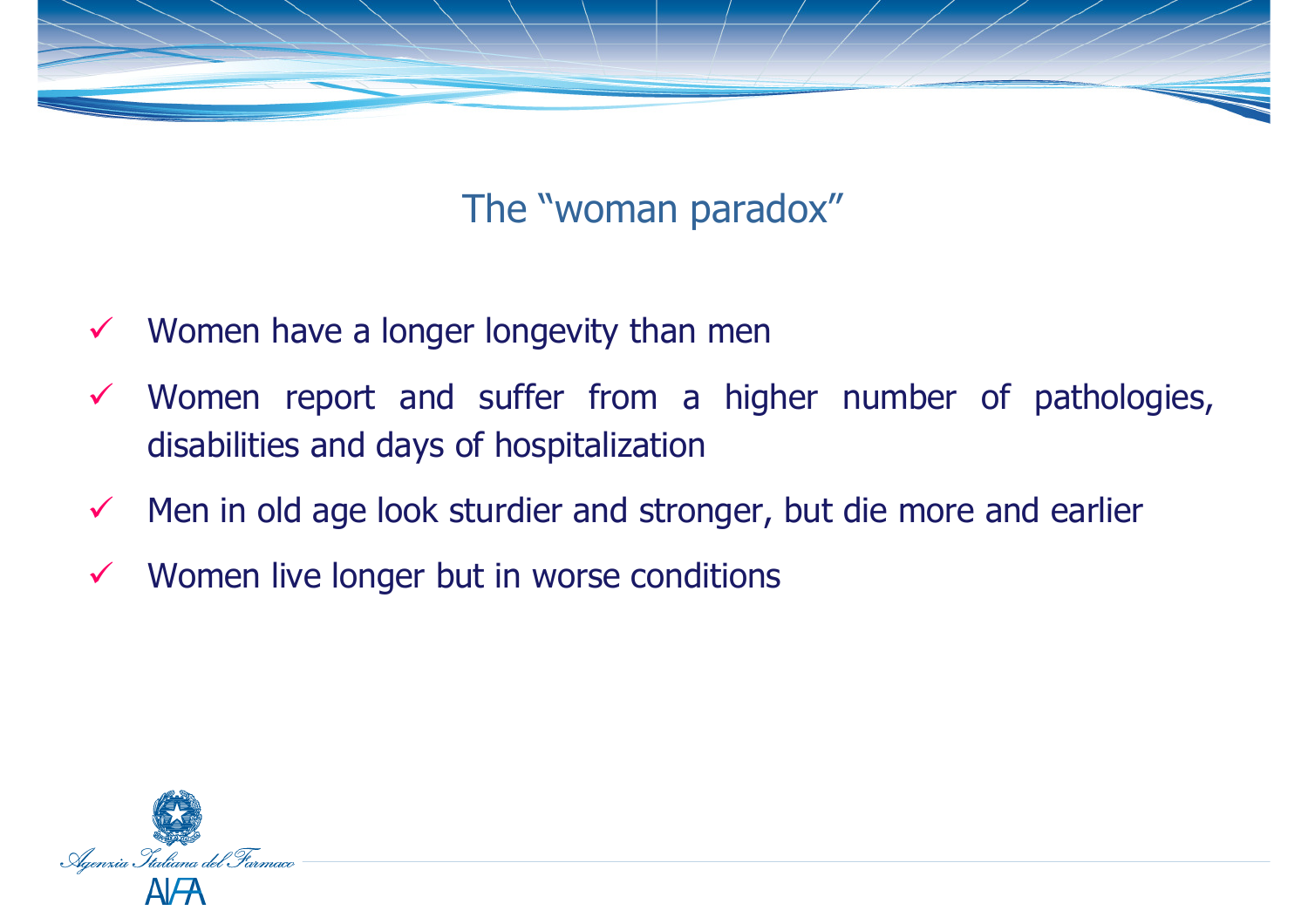Gender-oriented initiatives by the Food & Drug Administration

- 1. Publication of 2 specific Guidelines:
	- Guideline for the format and content of the clinical and statistical sections of new<br>drug applications (1988) drug applications (1988)
	- ப Guideline for the study and evaluation of gender differences in clinical evaluation of drugs (1993)
- 2. Institution of a dedicated Office of Women's Health (1994)
- 3. Final Rule on the Investigational New Drug Applications (1998)
- 4. Institution of the FDA-MA Women and Minorities Working Group (1999- Modernization Act)
- 5. Publication of studies, researches and periodical reports

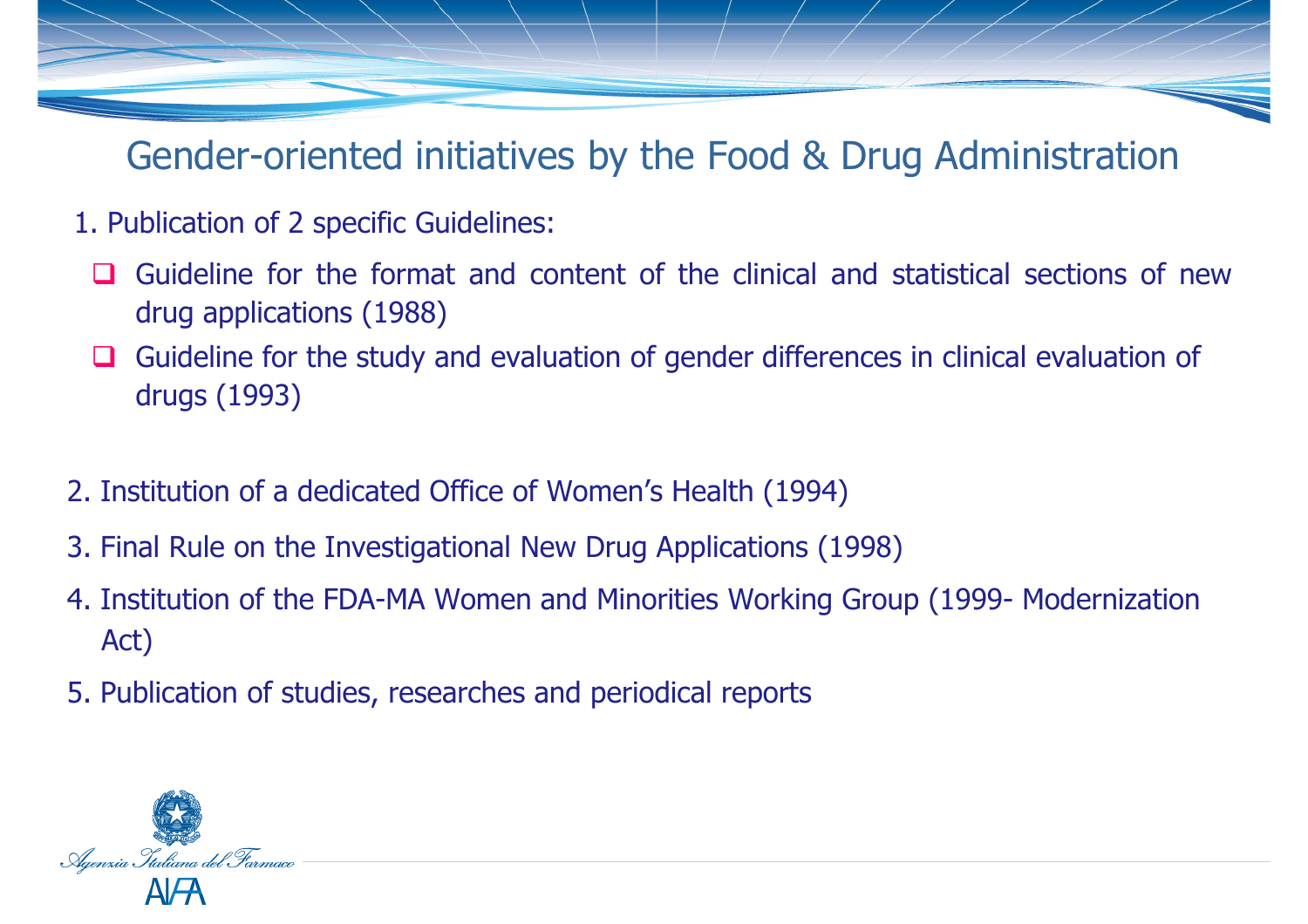

#### International mainstreaming initiatives

- In 2007 the WHO instituted the *"Department of Gender, Women and Health"* in the<br>document Gender and Health: "*the necessity to develop gender medicine in order to* document Gender and Health: "the necessity to develop gender medicine in order to optimize therapies and prevention with regard to the female target, as a different conduct with respect to the male target is more and more evident".
- $\checkmark$  The NASA launched pioneering programs for the study of physiological differences<br>hetween men and women with respect to space journeys. between men and women with respect to space journeys.
- $\checkmark$  Departments dedicated to gender medicine in prestigious universities and hospitals the Columbia University of New York established a "Partnership for Gender Specific<br>Medicine": the Ceerasteryn University created a "*University Center for the Study e*t Medicine"; the Georgetown University created a "*University Center for the Study of* Sex differences in Health, Aging and Disease".

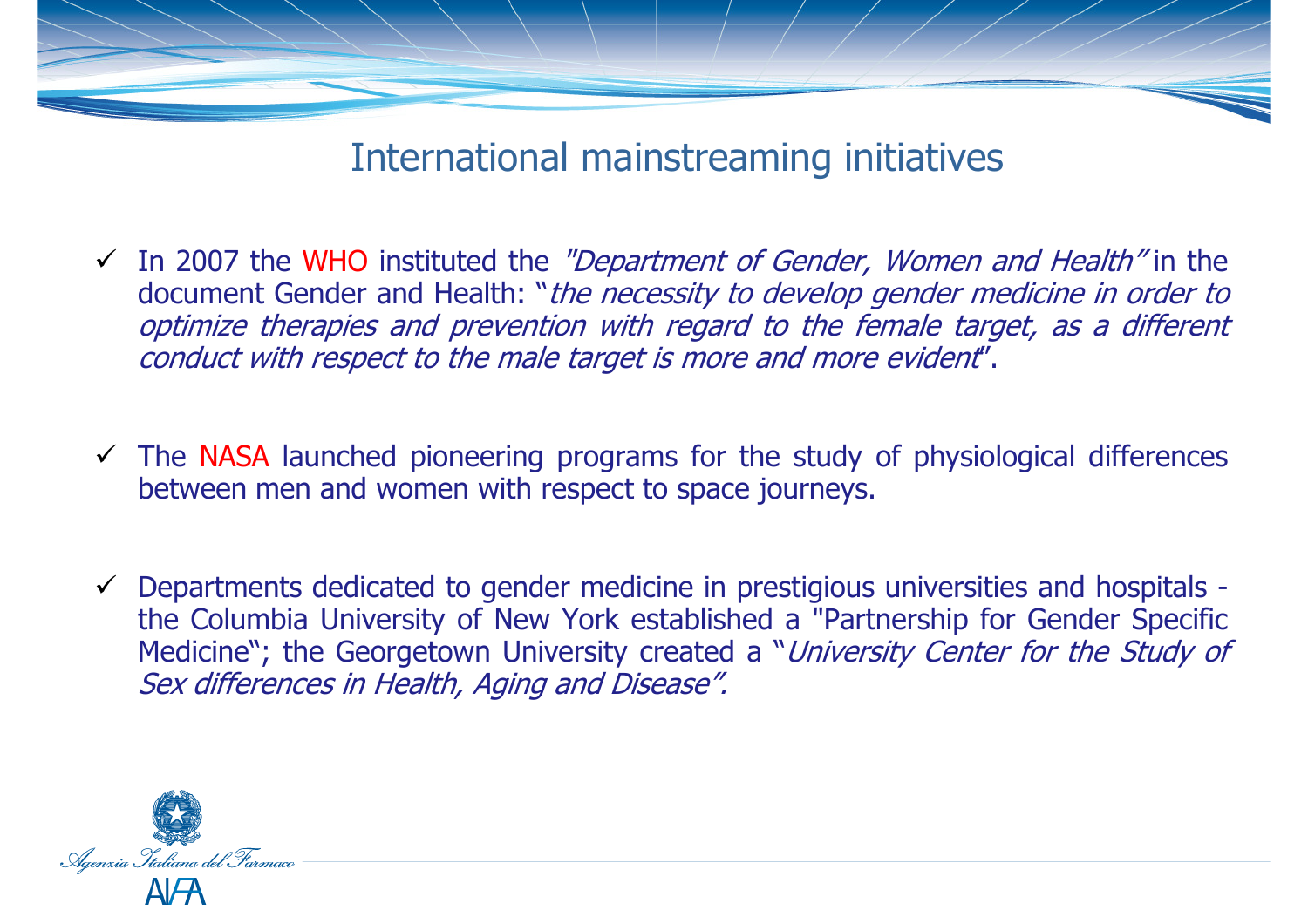

### The European Medicines Agency (EMA)

- The European regulatory framework provided no specific policies for the involvement<br>of women in clinical trials. The required presence of demographic data, including of women in clinical trials. The required presence of demographic data, including sex, and related statistics evaluations on any sub-population (among which "women") in the filing of clinical trials was considered <sup>a</sup> sufficient provision (ICH Guideline E3-Structure and Content of Clinical Study Reports).
- In January 2005, via the CHMP, EMA adopted a document to tackle the gender<br>theme in the field of community procedures. theme in the field of community procedures.
- $\checkmark$  Unlike what happened for the geriatric and pediatric population, the drafting of a<br>specific Guideline was not deemed necessary, as the direct and indirect references to specific Guideline was not deemed necessary, as the direct and indirect references to gender are (already) included in <sup>a</sup> series of International Guidelines (ICH) (EMEA/CHMP/3916/2005).

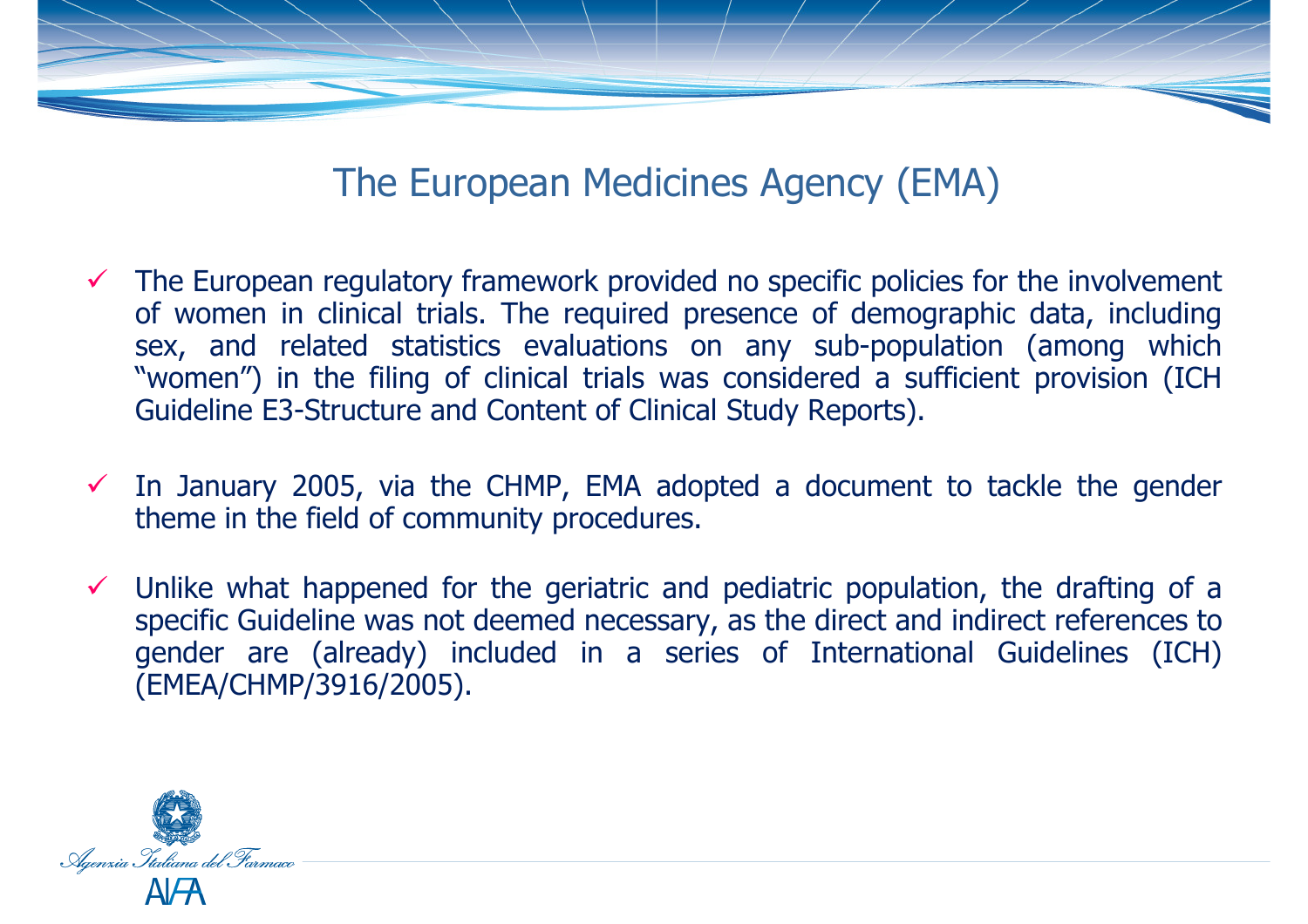

Gender-oriented policies in Italy

- Working table "Women's health and drugs for women" (ISS-AIFA-ASSR and SIF)
- Commission on women's health: Working Group "Gender approach to the<br>health" (2007) which gave birth to the Report "Health State of Women in health" (2007) which gave birth to the Report "Health State of Women in Italy (2008)"
- $\checkmark$  Financing programs in cooperation with the Ministry of university and<br>research, through the Finalized Health Research Strategic Programs research, through the Finalized Health Research – Strategic Programs dedicated to the woman's health
- $\checkmark$  National Bioethic Committee

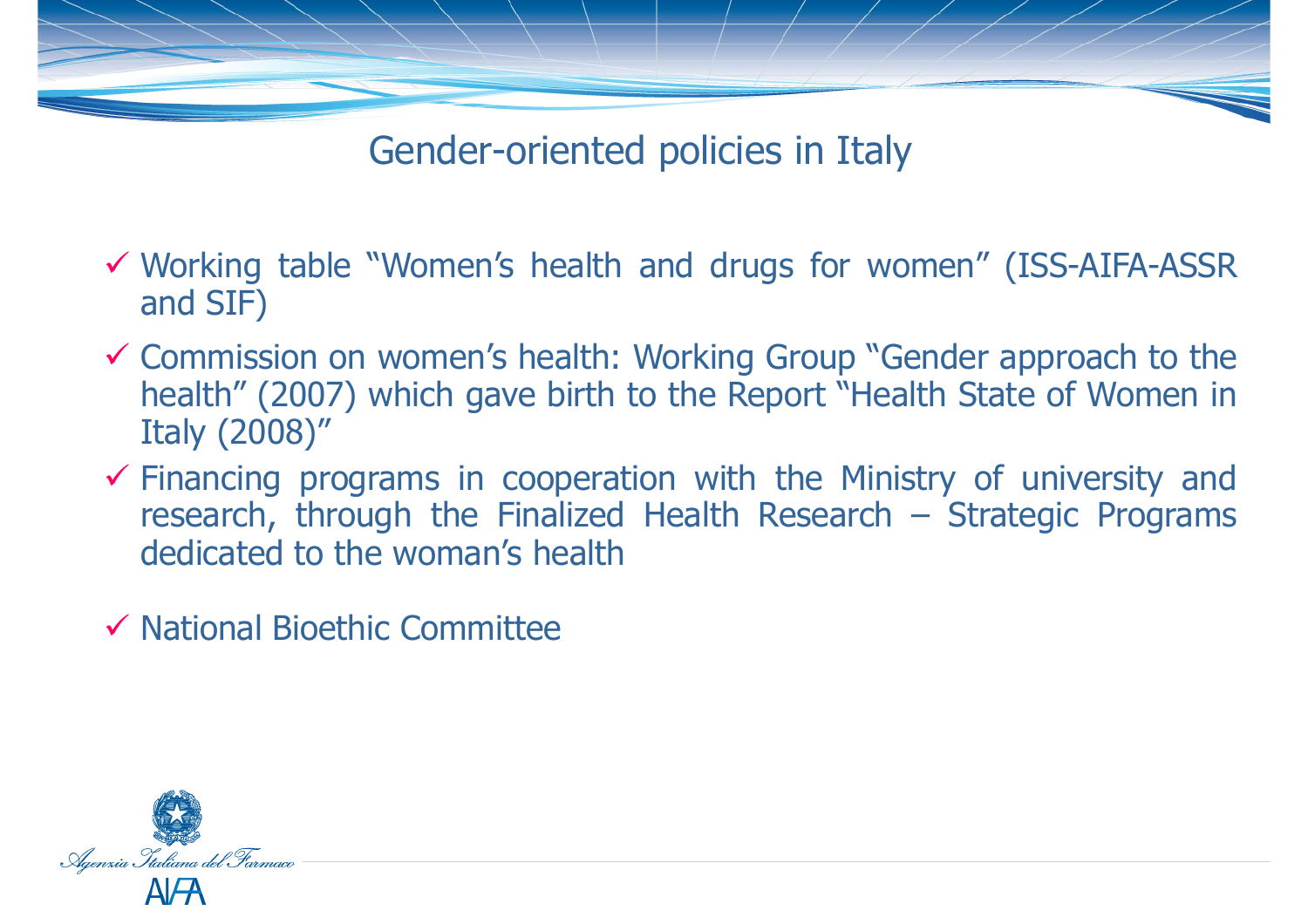

AIFA gender-oriented policies

- $\checkmark$  Introduction of gender equality among the criteria taken into consideration by the evaluation committee of the Program Agreements.
- $\checkmark$  Specific Gender themes in public tenders for Independent Research Programs funded by AIFA
- $\checkmark$ Editorial and educational activities
- $\checkmark$  Publication "Drugs and pregnancy" for <sup>a</sup> proper use of drugs in the mother-infant area
- $\checkmark$ Institution of <sup>a</sup> Gender-oriented working group

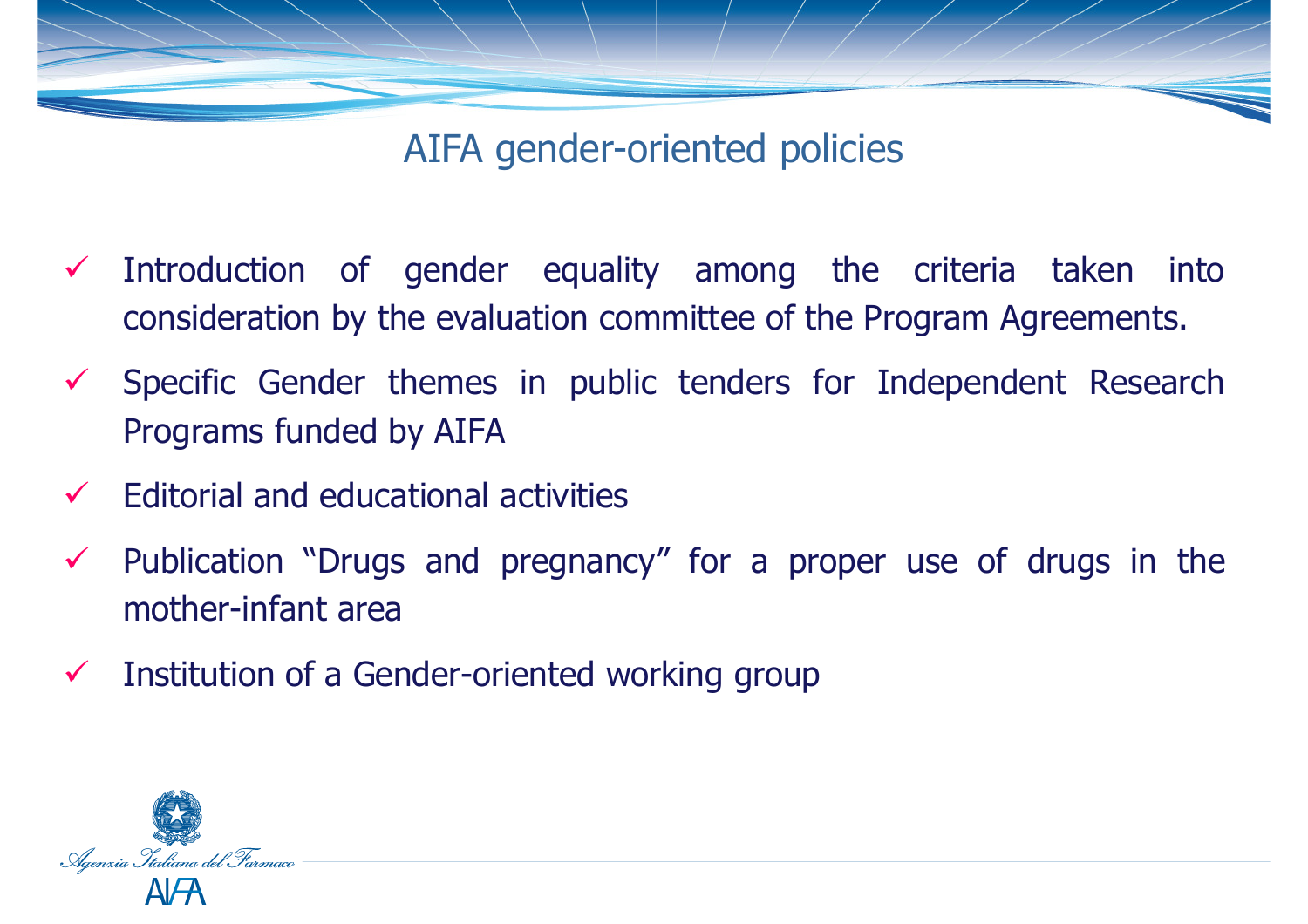

AIFA "Drugs and Gender Working Group"

- Scientific support to the Technical-Scientific Committee for evaluating<br>conder-related problems gender-related problems
- Guidelines on gender pharmacological trials and gender statistic analysis
- Sensitizing of Ethics Committees
- $\blacktriangleright$ Incentive of sponsored and independent gender research
- $\triangleright$  Dissemination of gender culture, high formation courses, seminars, publications publications
- $\triangleright$  More information to the citizenship and sensitizing campaigns

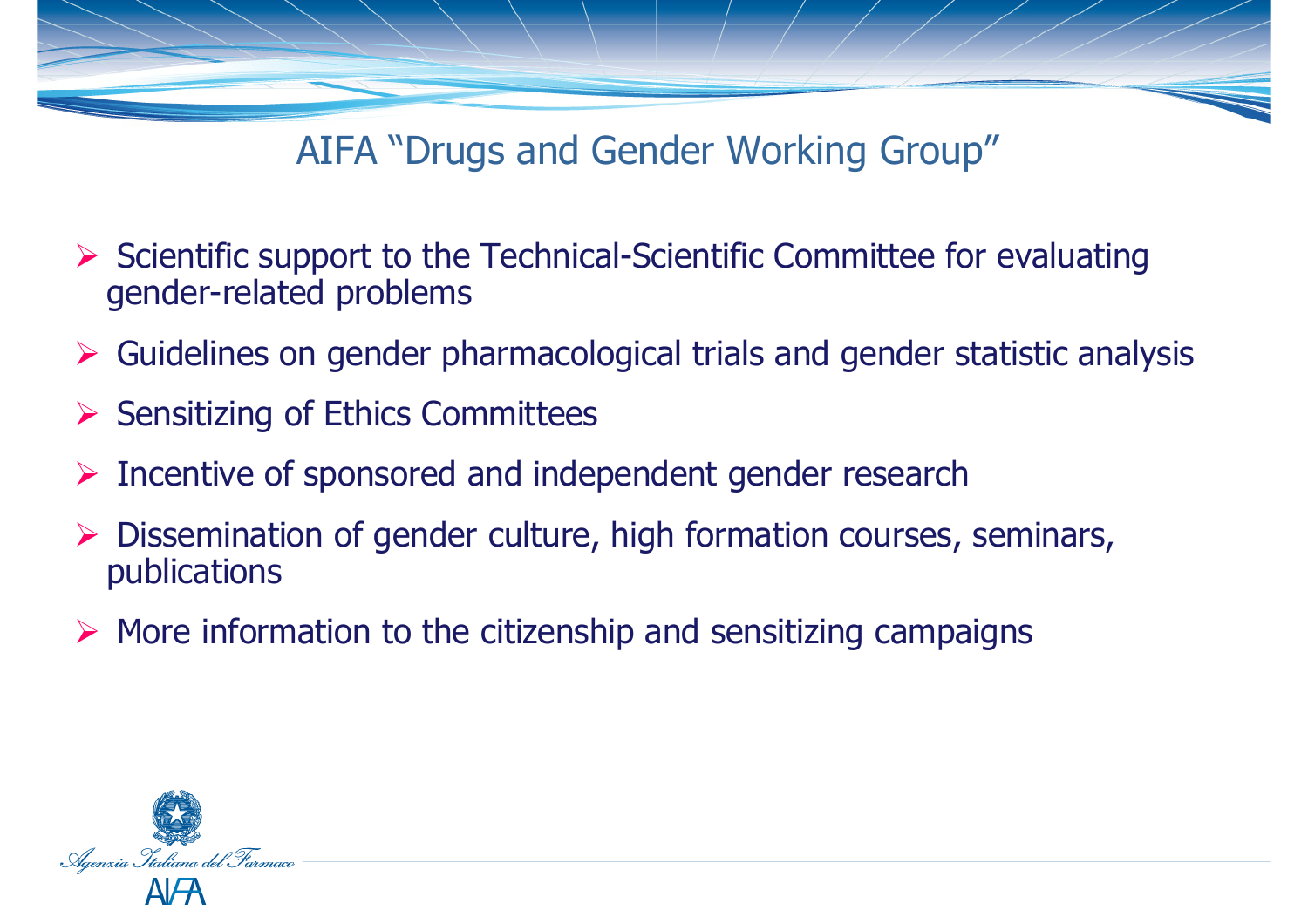

AIFA Press Release on "Drugs and Gender"

In January 2013, the Italian Medicines Agency issued <sup>a</sup> press release addressed to the pharmaceutical industries submitting registration dossier of new medicinal products, in order to sensitize them to perform aprocessing of gender-disaggregated data, so to detect any possible<br>difference difference.

Moreover, <sup>a</sup> further stratification upon age classes in the analysis of the female population would clearly detect its impact on the variability in therapy response.

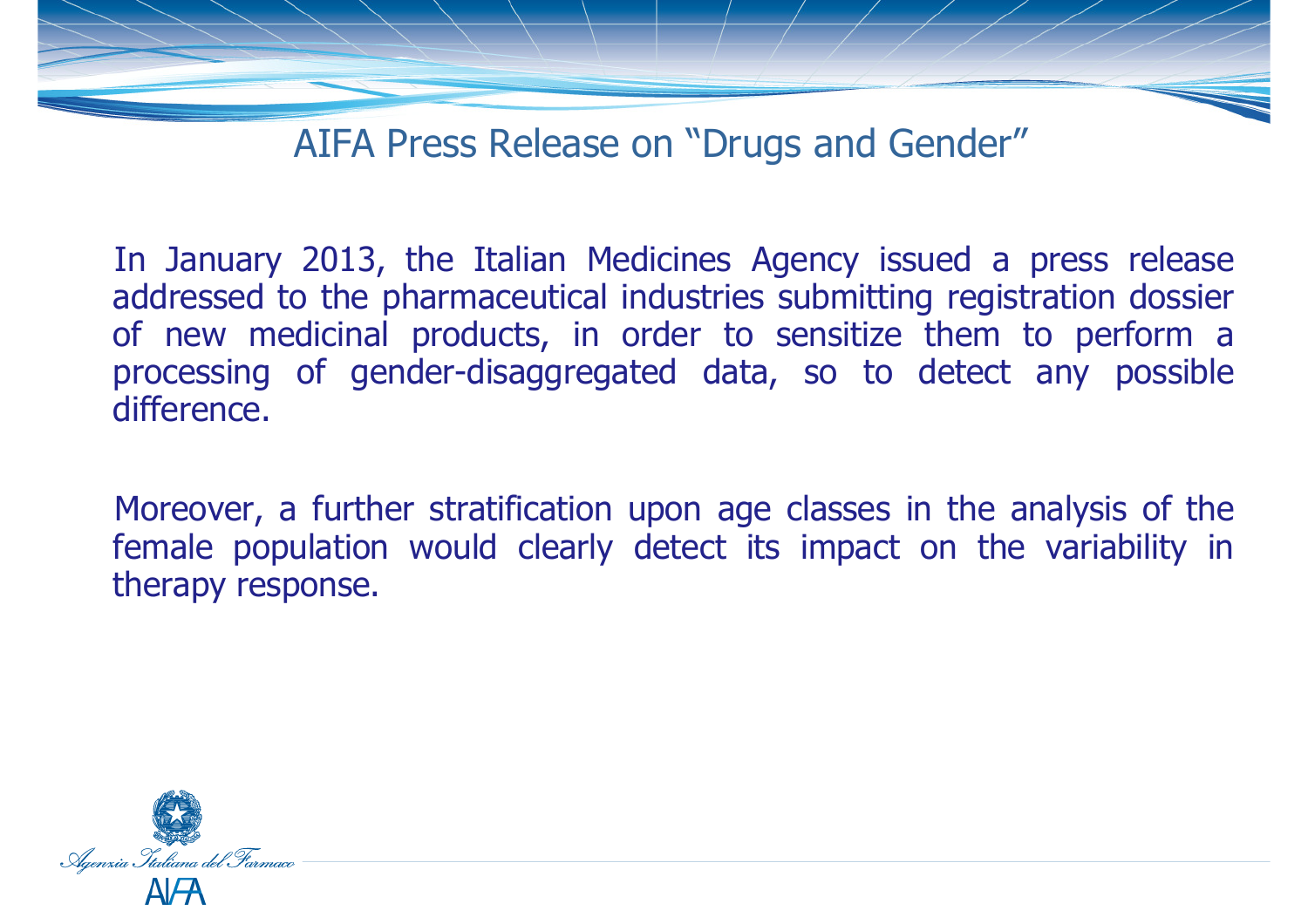

How can we further contribute?

- $\triangleright$  Collect gender-specific data, analysis and evaluations on drug consumption<br>and expenditure in territorial and hospital assistance, and gender and expenditure in territorial and hospital assistance, and gender differences in adverse reaction spontaneous reports through the National PhV Network
- $\triangleright$  Evaluate and size women representation in clinical trials and related requistration dossiers registration dossiers
- Stimulate the development of a gender culture in institutional tables, committees and working groups, healthcare professionals, pharmacists, citizens and patients.

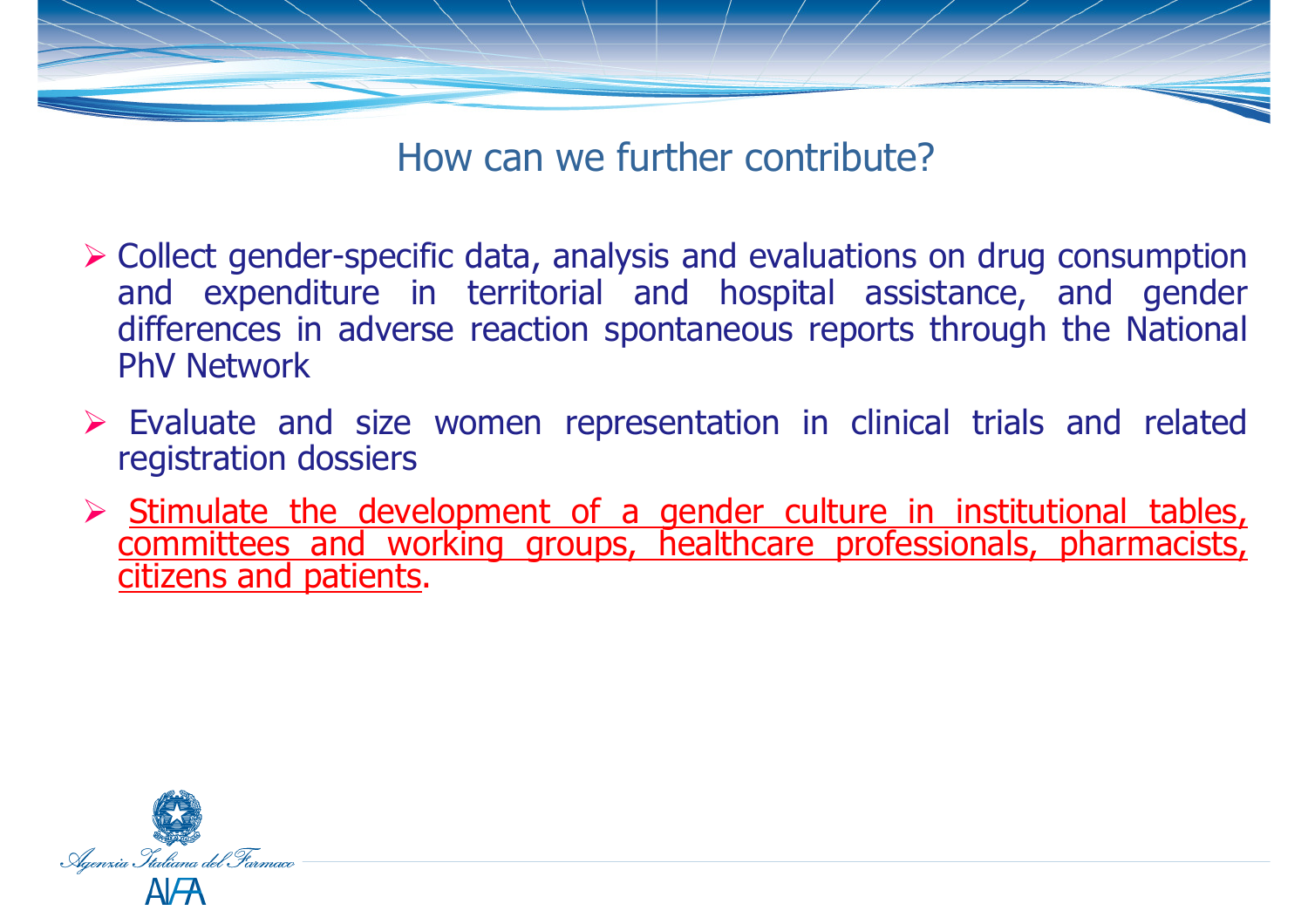

## Not exclusively woman

Both woman and man are subject to gender bias.



Gender medicine should aim at investigating the differences based on the gender, without focusing exclusively on the female gender.

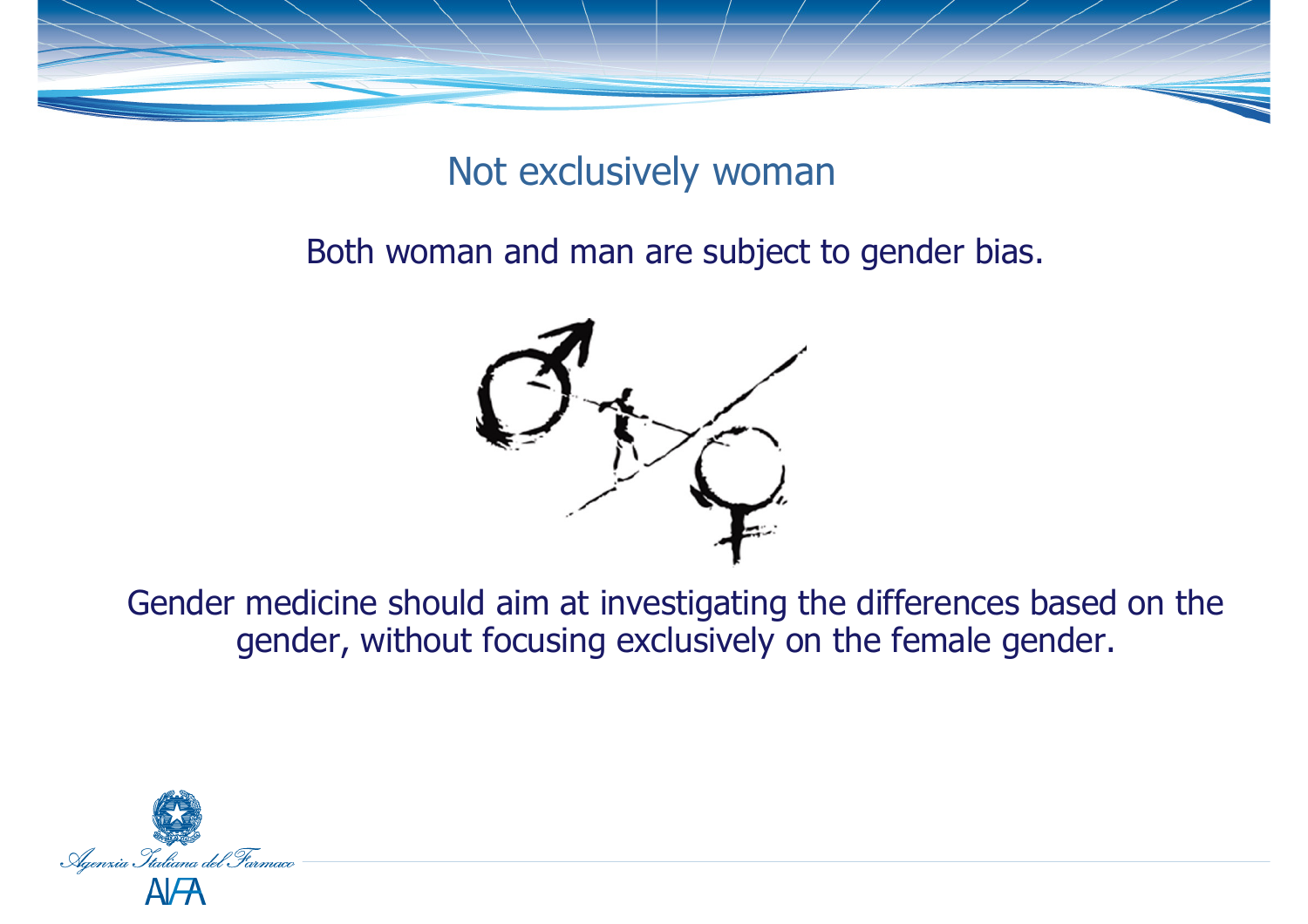

Not exclusively woman

Gender-based medicine therefore has to deal with health issues in both women and men. Thus, gender-based medicine is not about creating <sup>a</sup> new medical discipline but rather about introducing new perspectives and creating <sup>a</sup> nexus between genders.

Gender prejudice may as well impact the male sphere when dealing with pathologies usually considered as restricted to the female population (migraine, depression, osteoporosis, etc.)

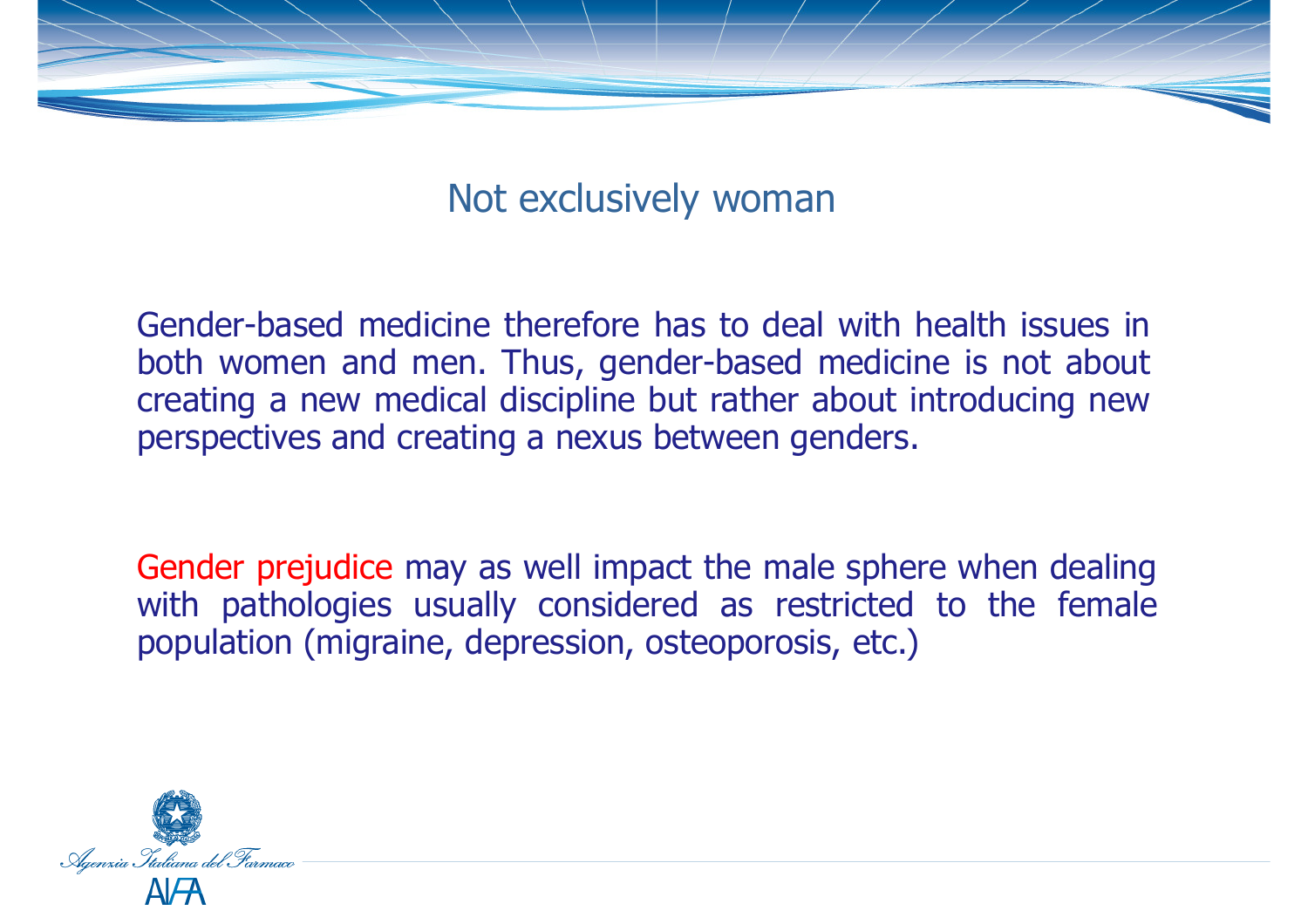



GenderKey Indicators?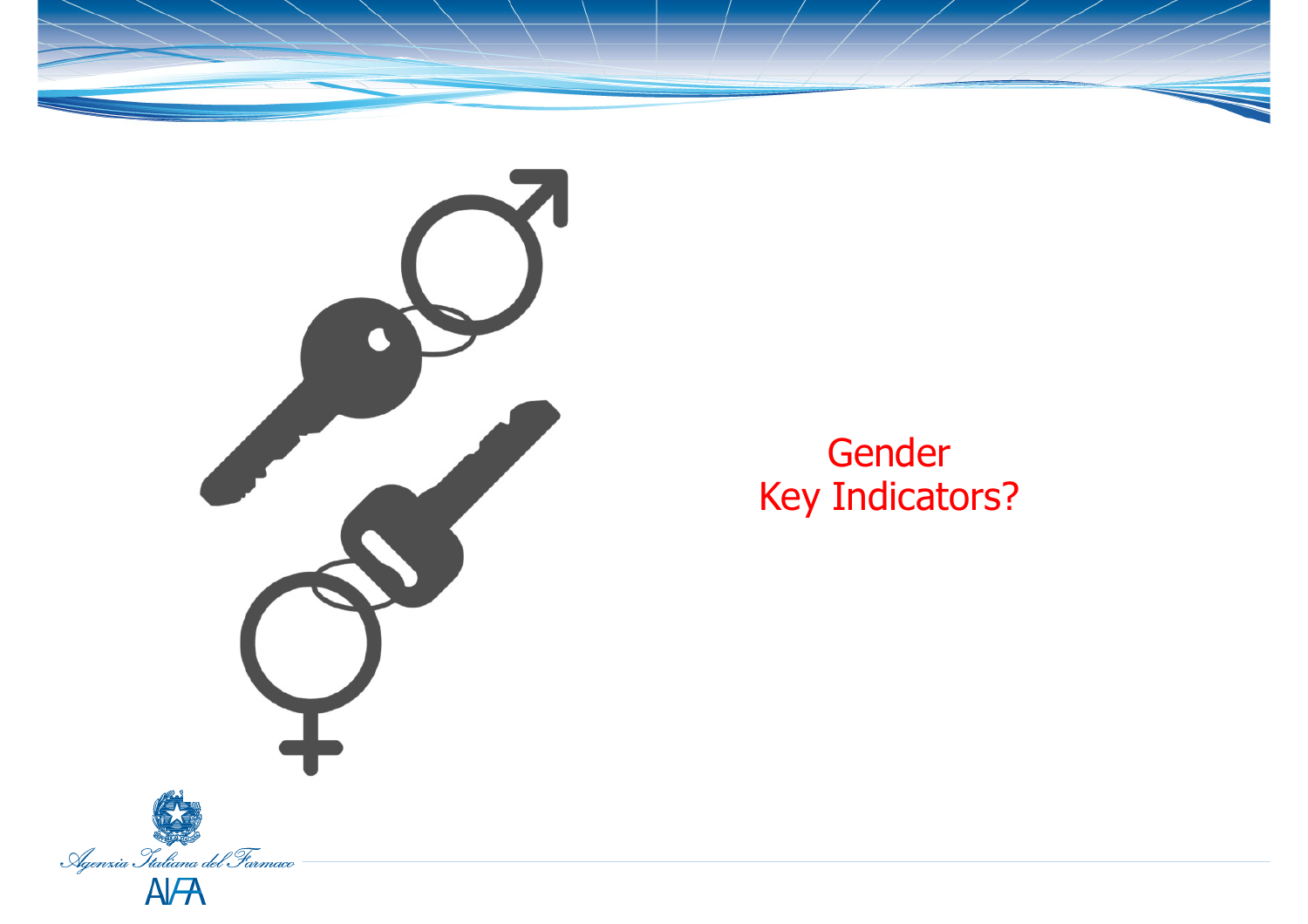

## Thanks for you attent… ehm…